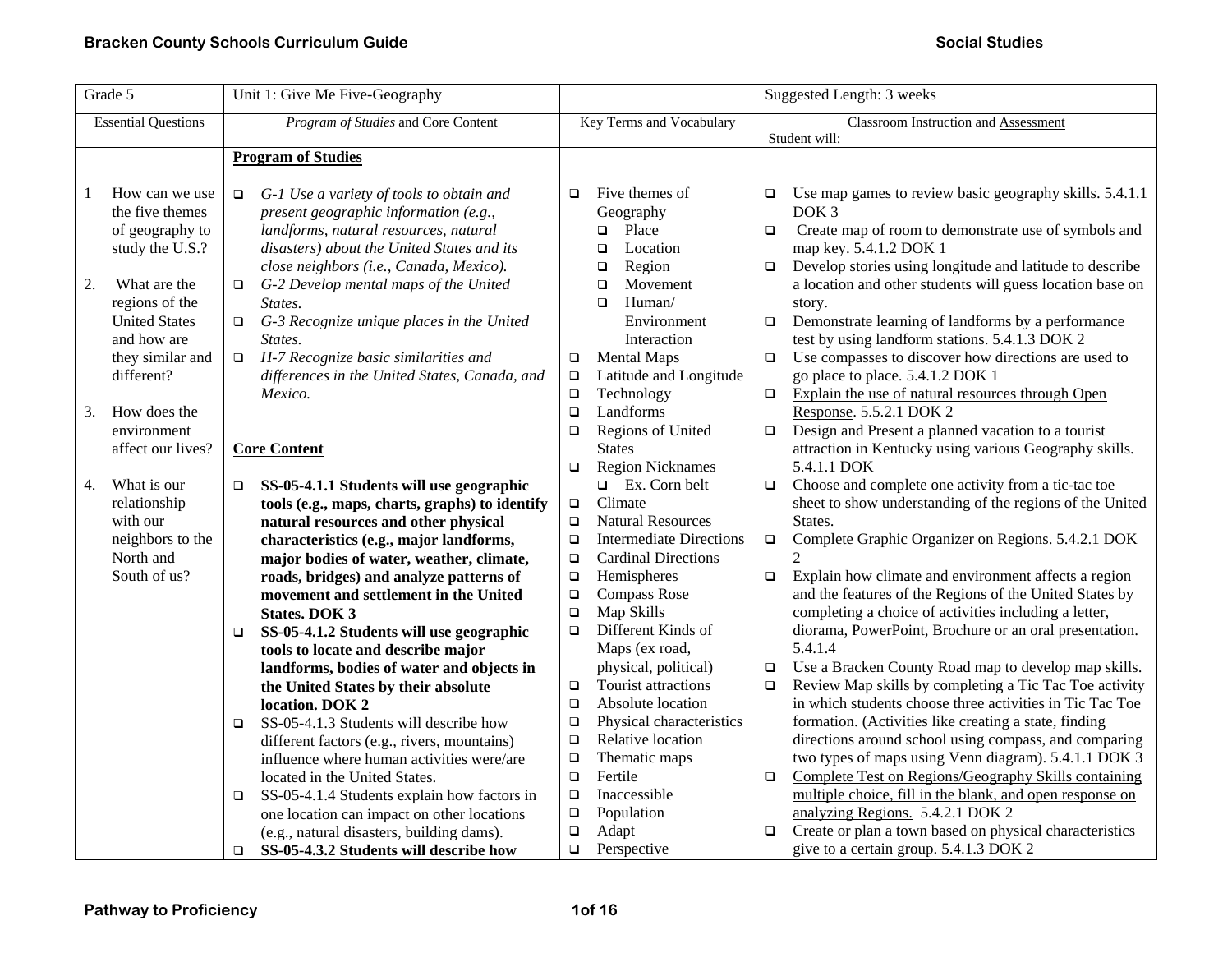| Grade 5                    | Unit 1: Give Me Five-Geography                   |                          | Suggested Length: 3 weeks                   |
|----------------------------|--------------------------------------------------|--------------------------|---------------------------------------------|
| <b>Essential Questions</b> | <i>Program of Studies</i> and Core Content       | Key Terms and Vocabulary | <b>Classroom Instruction and Assessment</b> |
|                            |                                                  |                          | Student will:                               |
|                            | advances in technology (e.g., dams,              |                          |                                             |
|                            | reservoirs, roads, irrigation) allow people      |                          |                                             |
|                            | to settle in places previously inaccessible in   |                          |                                             |
|                            | the United States. DOK 2                         |                          |                                             |
|                            | SS-05-4.4.3 Students will describe how           |                          |                                             |
|                            | individuals/groups may have different            |                          |                                             |
|                            | perspectives about the use of land (e.g.,        |                          |                                             |
|                            | farming, industrial, residential, recreational). |                          |                                             |

| Grade 5        |                            | Unit 2: Culture Quest                                  |                  |                          | Suggested Length: 6 weeks |                                                                             |
|----------------|----------------------------|--------------------------------------------------------|------------------|--------------------------|---------------------------|-----------------------------------------------------------------------------|
|                | <b>Essential Questions</b> | Program of Studies and Core Content                    |                  | Key Terms and Vocabulary |                           | Classroom Instruction and Assessment                                        |
|                |                            |                                                        |                  |                          |                           | Student will:                                                               |
|                |                            | <b>Program of Studies</b>                              |                  |                          |                           |                                                                             |
|                | How does the               | CS-1 Understand how culture in the United<br>$\Box$    | $\Box$           | Bering Land Bridge       | $\Box$                    | Create Culture web on Maya, Aztec and Anasazi.                              |
|                | environment                | States has been influenced by languages,               | $\Box$           | Migration                |                           | Students will draw pictures on web to show elements of                      |
|                | affect a culture?          | literature, arts, beliefs, and behaviors of            | $\Box$           | Elements of Culture:     |                           | culture. 5.2.1.1 DOK 2, 5.2.2.1                                             |
|                |                            | diverse groups.                                        |                  | beliefs, language,       | $\Box$                    | Develop and Present an artifact bag of personal artifact.                   |
| 2.<br>How do   |                            | CS-2 Recognize social institutions and their<br>$\Box$ |                  | customs of a people      |                           | 5.5.1.1 DOK 2                                                               |
|                | language, food,            | impact in the history of the United States.            | $\Box$           | Civilization             | ❏                         | Analyze examples of primary and secondary sources in                        |
|                | and folktales              | CS-3 Examine social interactions among<br>$\Box$       | □                | Cultures:                |                           | order to compare the sources by using Venn diagram.                         |
|                | shape a culture?           | diverse groups in the history of the United            |                  | Maya<br>❏                |                           | 5.5.1.1 DOK 2                                                               |
|                |                            | States.                                                |                  | Aztec<br>□               | □                         | Write a myth like the Native Americans had by                               |
| 3.<br>What are |                            | H-3 Recognize broad historical periods and<br>$\Box$   |                  | Anasazi<br>□             |                           | explaining how something in nature was formed (WP).                         |
|                | characteristics            | eras of the history of the United States (i.e.,        |                  | Native American<br>□     |                           | 5.2.1.1 DOK 2                                                               |
|                | of a culture?              | Land and People before Columbus, Age of                |                  | Groups of the<br>□       | $\Box$                    | Simulate what happens when cultures collide by taking                       |
|                |                            | Exploration, Colonization, War for                     |                  | West, Southwest,         |                           | part in a simulation called "Collision" Students will                       |
| 4.             | What happened              | Independence, Young Republic, Westward                 |                  | Plains, and Eastern      |                           | become five tribes and other students will be Indian                        |
|                | to early cultures          | Expansion, Industrialism, Twentieth Century).          |                  | Woodlands                |                           | Agents to discover what happened to the Native                              |
|                | when explorers             | H-5 Examine the historical contributions of            | □                | Surplus                  |                           | Americans. 5.2.1.1 DOK 2                                                    |
|                | came to their              | <i>individuals and groups.</i>                         | $\Box$           | Specialize               | □                         | Research a Native American culture and present                              |
| land?          |                            |                                                        | □                | Archaeologist            |                           | findings to the class using murals, picture book,                           |
|                |                            |                                                        | □                | Empire                   |                           | dramatization, and PowerPoint to describe culture and                       |
|                |                            | <b>Core Content</b>                                    | ❏                | Slavery<br>Artifact      |                           | explain how they created new Technology to solve                            |
|                |                            |                                                        | $\Box$           |                          |                           | problems and adapt to the environment. 5.2.2.1, 5.4.4.1<br>DOK <sub>2</sub> |
|                |                            | SS-05-2.1.1 Students will identify early<br>□          | $\Box$<br>$\Box$ | Irrigation               |                           |                                                                             |
|                |                            | cultures (e.g., English, Spanish, French,              |                  | Technology               | o.                        | Use web page to compare and contrast Native American                        |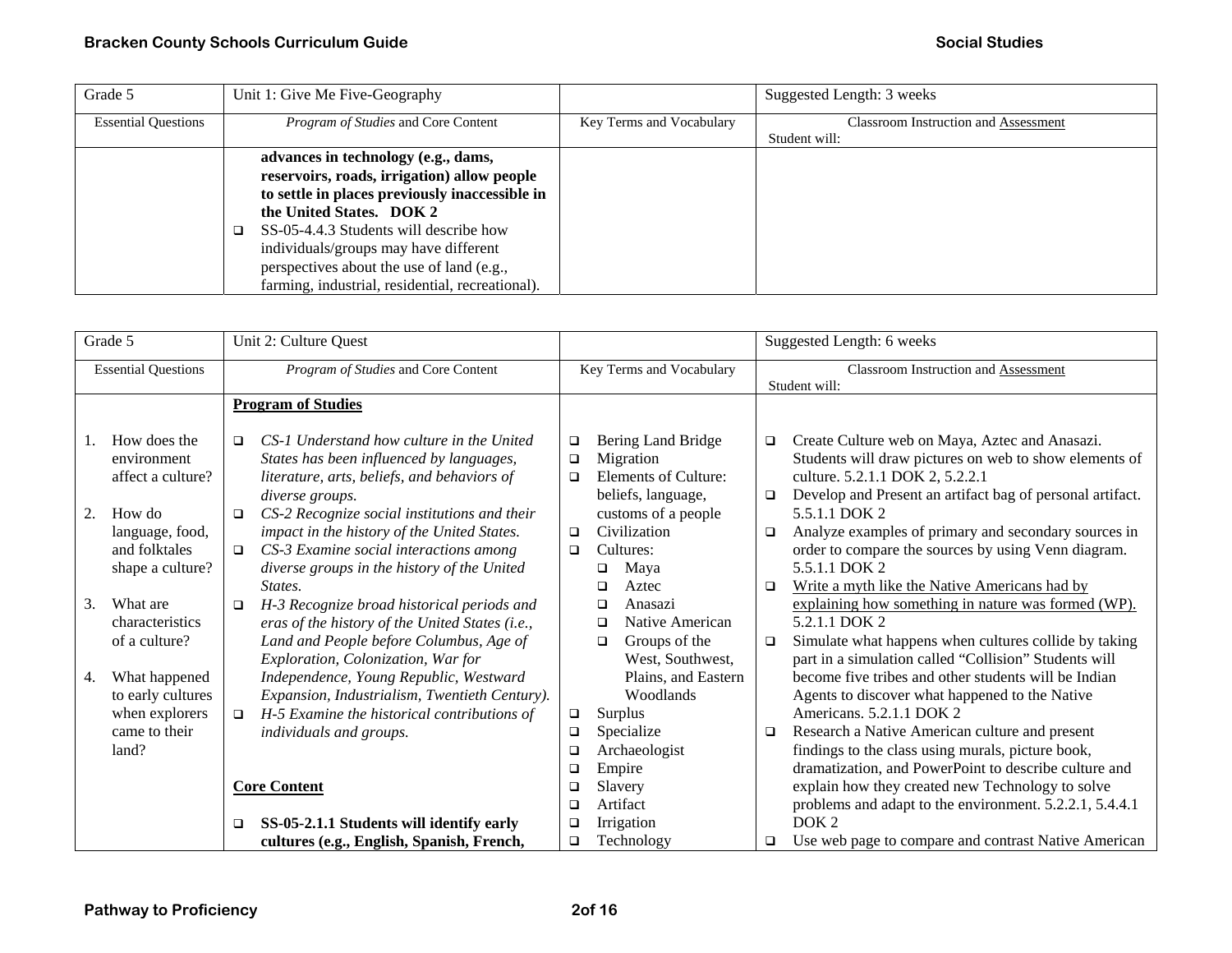| Grade 5                    | Unit 2: Culture Quest                                                                                                                                                                                                                                                                                                                                                                                                                                                                                                                                                                                                                                                                                                                                                                                                                                                                                                                                                                                                                                                                                                                                                                                                                                                                                                                                                                                                                                                                                                                                                                                                  |                                                                                                                                                                                                                                                                                                                                                                                                                                                                                                | Suggested Length: 6 weeks                                                                                                                                                                                                                                                                                                                                                                                                                                                                                                                                                                                                                                                                                                                                                                                                                                                                              |
|----------------------------|------------------------------------------------------------------------------------------------------------------------------------------------------------------------------------------------------------------------------------------------------------------------------------------------------------------------------------------------------------------------------------------------------------------------------------------------------------------------------------------------------------------------------------------------------------------------------------------------------------------------------------------------------------------------------------------------------------------------------------------------------------------------------------------------------------------------------------------------------------------------------------------------------------------------------------------------------------------------------------------------------------------------------------------------------------------------------------------------------------------------------------------------------------------------------------------------------------------------------------------------------------------------------------------------------------------------------------------------------------------------------------------------------------------------------------------------------------------------------------------------------------------------------------------------------------------------------------------------------------------------|------------------------------------------------------------------------------------------------------------------------------------------------------------------------------------------------------------------------------------------------------------------------------------------------------------------------------------------------------------------------------------------------------------------------------------------------------------------------------------------------|--------------------------------------------------------------------------------------------------------------------------------------------------------------------------------------------------------------------------------------------------------------------------------------------------------------------------------------------------------------------------------------------------------------------------------------------------------------------------------------------------------------------------------------------------------------------------------------------------------------------------------------------------------------------------------------------------------------------------------------------------------------------------------------------------------------------------------------------------------------------------------------------------------|
| <b>Essential Questions</b> | Program of Studies and Core Content                                                                                                                                                                                                                                                                                                                                                                                                                                                                                                                                                                                                                                                                                                                                                                                                                                                                                                                                                                                                                                                                                                                                                                                                                                                                                                                                                                                                                                                                                                                                                                                    | Key Terms and Vocabulary                                                                                                                                                                                                                                                                                                                                                                                                                                                                       | Classroom Instruction and Assessment                                                                                                                                                                                                                                                                                                                                                                                                                                                                                                                                                                                                                                                                                                                                                                                                                                                                   |
|                            | West African) in the United States and<br>analyze their similarities and differences.<br>DOK <sub>2</sub><br>SS-05-2.2.1 Students will describe social<br>□<br>institutions (government, economy,<br>education, religion, family) in the United<br>States and explain their role in the growth and<br>development of the nation.<br>SS-05-2.3.1 Students will describe various<br>$\Box$<br>forms of interactions (compromise,<br>cooperation, conflict) that occurred<br>between diverse groups (e.g., Native<br>Americans, European Explorers, English<br>colonists, British Parliament) in the history<br>of the United States. DOK 2<br>SS-05-2.3.2 Students will give examples of<br>□<br>conflicts between individuals or groups and<br>describe appropriate conflict resolution<br>strategies (e.g., compromise, cooperation,<br>communication). DOK 2<br>SS-05-4.3.2 Students will describe how<br>$\Box$<br>advances in technology (e.g., dams,<br>reservoirs, roads, irrigation) allow people<br>to settle in places previously inaccessible in<br>the United States. DOK 2<br>SS-05-4.4.1 Students will explain and give<br>□<br>examples of how people adapted<br>to/modified the physical environment (e.g.,<br>natural resources, physical geography,<br>natural disasters) to meet their needs<br>during the history of the U.S.<br>(Colonization, Expansion) and analyze the<br>impact on their environment. DOK 3<br>SS-05-5.1.1 Students will use a variety of<br>□<br>primary and secondary sources (e.g.,<br>artifacts, diaries, maps, timelines) to<br>artifacts, diaries, timelines) to describe | Different types of<br>$\Box$<br>Houses according to<br>$\Box$<br>Environment such as<br>Pueblo, Longhouse,<br>teepee, wigwam<br>Cause/Effect<br>$\Box$<br>Family<br>$\Box$<br>Culture<br>$\Box$<br>Institution<br>$\Box$<br>Custom<br>$\Box$<br>Unique<br>$\Box$<br>Society<br>$\Box$<br>Compromise<br>$\Box$<br>Prejudice<br>$\Box$<br>Stereotype<br>$\Box$<br>Belief<br>$\Box$<br>Barter<br>$\Box$<br>Tradition<br>$\Box$<br>Conflict<br>$\Box$<br>$\Box$<br>Artifact<br>Time Line<br>$\Box$ | Student will:<br>Cultures. 5.2.3.1 DOK 2, 5.5.1.1 DOK 2<br>Examine how Native Americans adapted to their<br>□<br>environment; students will create a model of house<br>depending on the environment. 5.4.2.1 DOK 2<br>Explain how Native Americans adapted to their<br>$\Box$<br>environment by answering Changing the Environment<br>open response. 5.4.3.2 DOK 2, 5.4.4.1 DOK 2<br>Compare and Contrast our own culture to a Native<br>$\Box$<br>American Culture by answering a Culture Compare<br>open response. 5.2.1.1 DOK 2, 5.4.2.1 DOK 2<br>Analyze time lines of early cultures. 5.5.1.1 DOK 2,<br>$\Box$<br>5.5.2.5 DOK 2<br><b>Complete Test on Native American Cultures containing</b><br>$\Box$<br>multiple choice, one performance question, and open<br>response question on adapting to their environment.<br>Open-Response – Comparing cultures<br>(English/European). 5.5.2.5 DOK 2 |
|                            | significant events in the history of the U.S.<br>and interpret different perspectives. DOK                                                                                                                                                                                                                                                                                                                                                                                                                                                                                                                                                                                                                                                                                                                                                                                                                                                                                                                                                                                                                                                                                                                                                                                                                                                                                                                                                                                                                                                                                                                             |                                                                                                                                                                                                                                                                                                                                                                                                                                                                                                |                                                                                                                                                                                                                                                                                                                                                                                                                                                                                                                                                                                                                                                                                                                                                                                                                                                                                                        |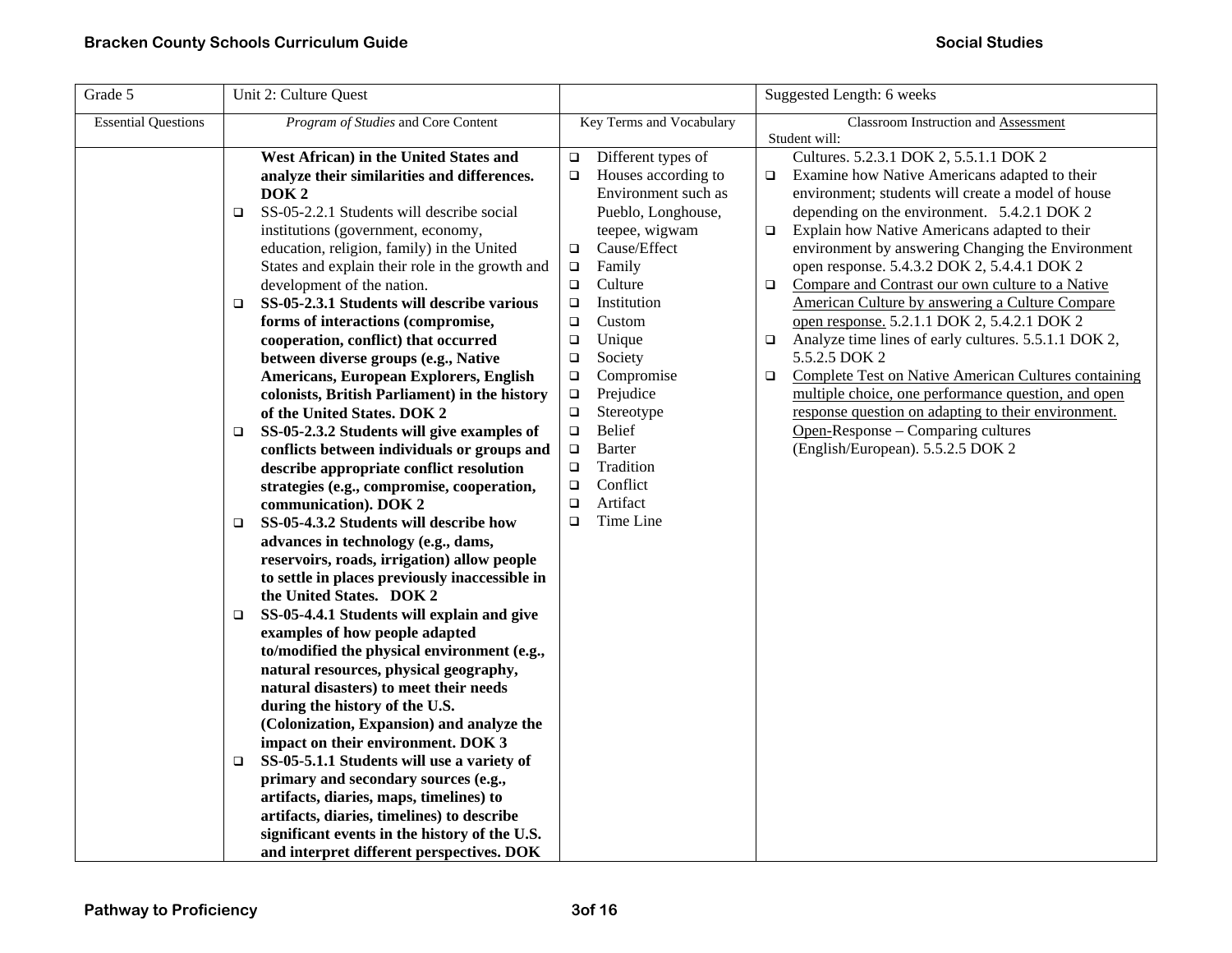| Grade 5                    | Unit 2: Culture Quest                                                                                                                                                                                                                                                                                                                                                         |                          | Suggested Length: 6 weeks                   |
|----------------------------|-------------------------------------------------------------------------------------------------------------------------------------------------------------------------------------------------------------------------------------------------------------------------------------------------------------------------------------------------------------------------------|--------------------------|---------------------------------------------|
| <b>Essential Questions</b> | <i>Program of Studies</i> and Core Content                                                                                                                                                                                                                                                                                                                                    | Key Terms and Vocabulary | <b>Classroom Instruction and Assessment</b> |
|                            |                                                                                                                                                                                                                                                                                                                                                                               |                          | Student will:                               |
|                            | SS-05-5.2.4 Students will describe<br>significant historical events in each of the<br>broad historical periods and eras in U.S.<br>history (Colonization and Settlement,<br><b>Revolution and a New Nation, Expansion</b><br>and Conflict, Industrialization and<br><b>Immigration, Twentieth Century to</b><br>Present) and explain cause and effect<br>relationships. DOK 3 |                          |                                             |

| Grade 5  |                                                                                              | Unit 3: Let's Get Colonized!<br>(Age of Exploration and Colonization) |                                                                                                                                                                                                                                                                            |                            |                                                                                                                               | Suggested Length: 6 weeks |                                                                                                                                                                                                                                                                                                                                             |
|----------|----------------------------------------------------------------------------------------------|-----------------------------------------------------------------------|----------------------------------------------------------------------------------------------------------------------------------------------------------------------------------------------------------------------------------------------------------------------------|----------------------------|-------------------------------------------------------------------------------------------------------------------------------|---------------------------|---------------------------------------------------------------------------------------------------------------------------------------------------------------------------------------------------------------------------------------------------------------------------------------------------------------------------------------------|
|          | <b>Essential Questions</b>                                                                   | Program of Studies and Core Content                                   |                                                                                                                                                                                                                                                                            | Key Terms and Vocabulary   |                                                                                                                               |                           | Classroom Instruction and Assessment<br>Student will:                                                                                                                                                                                                                                                                                       |
|          |                                                                                              |                                                                       | <b>Program of Studies</b>                                                                                                                                                                                                                                                  |                            |                                                                                                                               |                           |                                                                                                                                                                                                                                                                                                                                             |
| 1.<br>2. | Why did<br>explorers come<br>to the Western<br>Hemisphere?<br>How did the                    | $\Box$                                                                | H-1 Explore the interpretive nature (how<br>perceptions of people and passing of time<br>influence accounts of historical events) of the<br>history of the United States using a variety of<br>tools (e.g., primary and secondary sources,<br>data, artifacts).            | ❏<br>□<br>$\Box$<br>$\Box$ | Expedition<br>Colony<br>Columbian exchange<br>Explorers and their<br>countries (ex-Erikson,<br>Columbus, DeSoto,              | ❏                         | Discuss and Participate in a Simulation called Brown<br>Gold in order to identify a major reason for the<br>Spanish colonization of the New World. Teacher will<br>eat a chocolate candy bar (Brown Gold) in front of the<br>Students and the students will be spit into teams of<br>small countries and large countries to look around the |
|          | different<br>cultures interact<br>with each<br>other?                                        | $\Box$<br>□                                                           | H-2 Develop a chronological understanding<br>of the history of the United States and<br>recognize cause-and-effect relationships and<br>multiple causation<br>H-3 Recognize broad historical periods and                                                                   | □<br>□<br>□                | Hudson, Cortez,<br>Champlain, Cabet)<br>Conquistadors<br>Charter<br>Armada                                                    |                           | room for another piece of Brown Gold. The students<br>will then discuss why they wanted to look for the<br>Brown Gold and why they would do anything for it.<br>Students will explain the reason for colonization by<br>answering an open response question called the                                                                      |
| 3.       | What types of<br>institutions did<br>the first<br>colonies set up<br>in order to<br>succeed? | $\Box$                                                                | eras of the history of the United States (i.e.,<br>Land and People before Columbus, Age of<br>Exploration, Colonization, War for<br>Independence, Young Republic, Westward<br>Expansion, Industrialism, Twentieth Century).<br>H-5 Examine the historical contributions of | $\Box$<br>$\Box$           | Settlements (ex-<br>Jamestown, Saint<br>Augustine, Plymouth,<br>13 colonies)<br>Regional differences<br>between colonies (ex- | □                         | Brown Gold Greed Experiment. 5.5.2.3 DOK 3,<br>5.5.2.5 DOK 2<br>Identify and analyze the contributions of explorers by<br>completing one of the following activities: create a<br>flipbook on five explorers in which you discuss<br>explorations and draw a picture to illustrate                                                          |
| 4.       | How did the<br>environment<br>make the way                                                   | $\Box$                                                                | individuals and groups.<br>G-4 Examine how the history of the United<br>States was influenced by its physical<br>environment.                                                                                                                                              | □<br>□                     | New England, Middle,<br>Southern)<br>Northwest Passage<br>Economic Terms                                                      |                           | explorations, develop a presentation and become a<br>explorer by having a costume and a prop, develop a<br>map which shows the explorations of 5 explorers.<br>5.2.3.1 DOK 2, 5.4.3.2 DOK 2, 5.5.4.4 DOK 2                                                                                                                                  |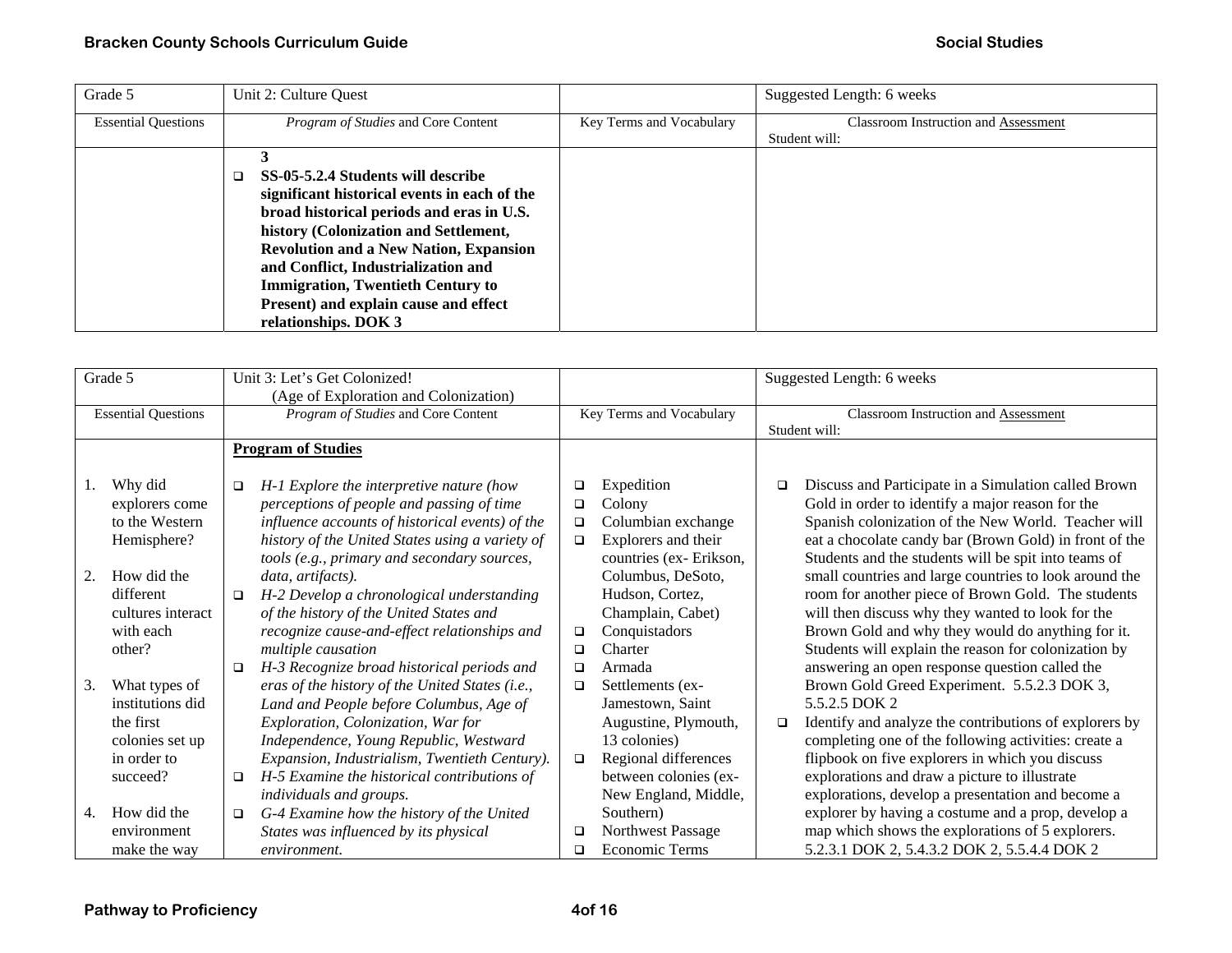| Grade 5                                           | Unit 3: Let's Get Colonized!                                                                                                                                                                                                                                                    |                                                                                                                                               | Suggested Length: 6 weeks                                                                                                                                                                                                                                                                                      |
|---------------------------------------------------|---------------------------------------------------------------------------------------------------------------------------------------------------------------------------------------------------------------------------------------------------------------------------------|-----------------------------------------------------------------------------------------------------------------------------------------------|----------------------------------------------------------------------------------------------------------------------------------------------------------------------------------------------------------------------------------------------------------------------------------------------------------------|
|                                                   | (Age of Exploration and Colonization)                                                                                                                                                                                                                                           |                                                                                                                                               |                                                                                                                                                                                                                                                                                                                |
| <b>Essential Questions</b>                        | Program of Studies and Core Content                                                                                                                                                                                                                                             | Key Terms and Vocabulary                                                                                                                      | Classroom Instruction and Assessment                                                                                                                                                                                                                                                                           |
|                                                   |                                                                                                                                                                                                                                                                                 |                                                                                                                                               | Student will:                                                                                                                                                                                                                                                                                                  |
| of life different<br>in the thirteen<br>colonies? | G-5 Understand human settlement patterns in<br>□<br>the United States and how they were related<br>to the physical environment.<br>E-1 Students will recognize the impact of<br>$\Box$<br>economic factors (e.g., security, growth,<br>desire for profits) on decisions made by | (stock, cash crop,<br>indentured servants,<br>supply and demand,<br>export, import, free<br>enterprise, industry)<br>Primary source<br>$\Box$ | Develop skill of reading a historical map and<br>$\Box$<br>comparing different maps by answering questions<br>about different historical maps. 5.5.2.5 DOK 2<br>Watch a PowerPoint on Early European Settlements.<br>$\Box$<br>5.2.3.1 DOK 2<br>Discuss and Participate in a Simulation called Blind<br>$\Box$ |
|                                                   | individuals, businesses, and governments in<br>the United States.<br>CS-1 Understand how culture in the United<br>$\Box$<br>States has been influenced by languages,                                                                                                            | Secondary source<br>$\Box$<br>Colonial era<br>$\Box$<br>Available<br>$\Box$<br>Opportunity cost<br>$\Box$                                     | passage. Explain the Northwest Passage and the<br>benefits that came from this type of exploration by<br>answering Blind passage Open Response. 5.4.3.1<br>DOK 2, 5.4.3.2 DOK 2                                                                                                                                |
|                                                   | literature, arts, beliefs, and behaviors of<br>diverse groups.<br>CS-3 Examine social interactions among<br>$\Box$                                                                                                                                                              | Free enterprise<br>$\Box$<br>$\Box$<br>Revenue<br>$\Box$<br>Scarcity                                                                          | Analyze the problems and solutions that England<br>$\Box$<br>discovered when trying to begin a new Colony.<br>Complete a Graphic Organizer. 5.2.3.1 DOK 2,                                                                                                                                                     |
|                                                   | diverse groups in the history of the United                                                                                                                                                                                                                                     | Demand<br>$\Box$                                                                                                                              | 5.4.3.2 DOK 2                                                                                                                                                                                                                                                                                                  |
|                                                   | States.                                                                                                                                                                                                                                                                         | Goods<br>$\Box$                                                                                                                               | Discuss the various forms of governments that the<br>$\Box$                                                                                                                                                                                                                                                    |
|                                                   |                                                                                                                                                                                                                                                                                 | Market<br>$\Box$                                                                                                                              | colonists set up. Students will choose a form of                                                                                                                                                                                                                                                               |
|                                                   |                                                                                                                                                                                                                                                                                 | $\Box$<br>Supply                                                                                                                              | government like the Mayflower Compact in groups                                                                                                                                                                                                                                                                |
|                                                   | <b>Core Content</b>                                                                                                                                                                                                                                                             | $\Box$<br>System<br>Consumer<br>$\Box$                                                                                                        | and present findings to class. 5.4.3.1 DOK 2, 5.5.2.3<br>DOK 3, 5.5.2.5 DOK 2                                                                                                                                                                                                                                  |
|                                                   | SS-05-2.3.1 Students will describe various<br>$\Box$                                                                                                                                                                                                                            | Consumption<br>$\Box$                                                                                                                         | Analyze the different regions of the colonies by<br>□                                                                                                                                                                                                                                                          |
|                                                   | forms of interactions (compromise,                                                                                                                                                                                                                                              | Distribution<br>$\Box$                                                                                                                        | completing group projects such as brochures,                                                                                                                                                                                                                                                                   |
|                                                   | cooperation, conflict) that occurred                                                                                                                                                                                                                                            | Production<br>$\Box$                                                                                                                          | PowerPoint or Newscast. Project will focus on                                                                                                                                                                                                                                                                  |
|                                                   | between diverse groups (e.g., Native                                                                                                                                                                                                                                            | Profit<br>$\Box$                                                                                                                              | environment, economy, and why they came to the                                                                                                                                                                                                                                                                 |
|                                                   | <b>Americans. European Explorers, English</b>                                                                                                                                                                                                                                   | Tax<br>$\Box$                                                                                                                                 | colonies. While groups present, the class will take                                                                                                                                                                                                                                                            |
|                                                   | colonist, British Parliament) in the history                                                                                                                                                                                                                                    | Economy<br>$\Box$                                                                                                                             | notes on each presentation. 5.3.1.1 DOK 2, 5.4.3.1                                                                                                                                                                                                                                                             |
|                                                   | of the United States. DOK 2                                                                                                                                                                                                                                                     | Compromise<br>$\Box$                                                                                                                          | DOK 2, 5.3.1.1 DOK 2, 5.3.3.1 DOK 3, 5.5.2.3 DOK                                                                                                                                                                                                                                                               |
|                                                   | SS-05-2.3.2 Students will give examples of<br>$\Box$                                                                                                                                                                                                                            | Cooperation<br>$\Box$                                                                                                                         | 3                                                                                                                                                                                                                                                                                                              |
|                                                   | conflicts between individuals or groups and                                                                                                                                                                                                                                     | Communication<br>$\Box$                                                                                                                       | Discuss Free Enterprise and create a sign for a trade in<br>$\Box$                                                                                                                                                                                                                                             |
|                                                   | describe appropriate conflict resolution                                                                                                                                                                                                                                        | Specialization<br>$\Box$                                                                                                                      | colonial times. 5.3.1.1 DOK 2, 5.3.2.1 DOK 2, 5.3.3.1                                                                                                                                                                                                                                                          |
|                                                   | strategies (e.g., compromise, cooperation,                                                                                                                                                                                                                                      | Physical<br>$\Box$                                                                                                                            | DOK <sub>3</sub>                                                                                                                                                                                                                                                                                               |
|                                                   | communication). DOK 2                                                                                                                                                                                                                                                           | Characteristics                                                                                                                               | Complete Cloze Reading Activity to Discuss African<br>$\Box$                                                                                                                                                                                                                                                   |
|                                                   | SS-05-3.1.1 Students will describe scarcity<br>□                                                                                                                                                                                                                                |                                                                                                                                               | American life in the colonies and the Triangular                                                                                                                                                                                                                                                               |
|                                                   | and explain how scarcity required people                                                                                                                                                                                                                                        |                                                                                                                                               | Trade. 5.2.3.1 DOK 2,                                                                                                                                                                                                                                                                                          |
|                                                   | in different periods in the U.S.                                                                                                                                                                                                                                                |                                                                                                                                               | To discuss the Spanish and French Accomplishments<br>$\Box$                                                                                                                                                                                                                                                    |
|                                                   | (Colonization, Expansion, Twentieth                                                                                                                                                                                                                                             |                                                                                                                                               | in North America they will develop questions to share                                                                                                                                                                                                                                                          |
|                                                   | Century to Present) to make economic                                                                                                                                                                                                                                            |                                                                                                                                               | with class entitled what's up with the Spanish and the                                                                                                                                                                                                                                                         |
|                                                   | choices (e.g., use of productive resources-                                                                                                                                                                                                                                     |                                                                                                                                               | French? 5.2.3.1 DOK 2, 5.5.2.4 DOK 2                                                                                                                                                                                                                                                                           |
|                                                   | natural, human, capital) and incur                                                                                                                                                                                                                                              |                                                                                                                                               | Role-play causes and Events of French and Indian<br>$\Box$<br>War. 5.2.3.1 DOK 2                                                                                                                                                                                                                               |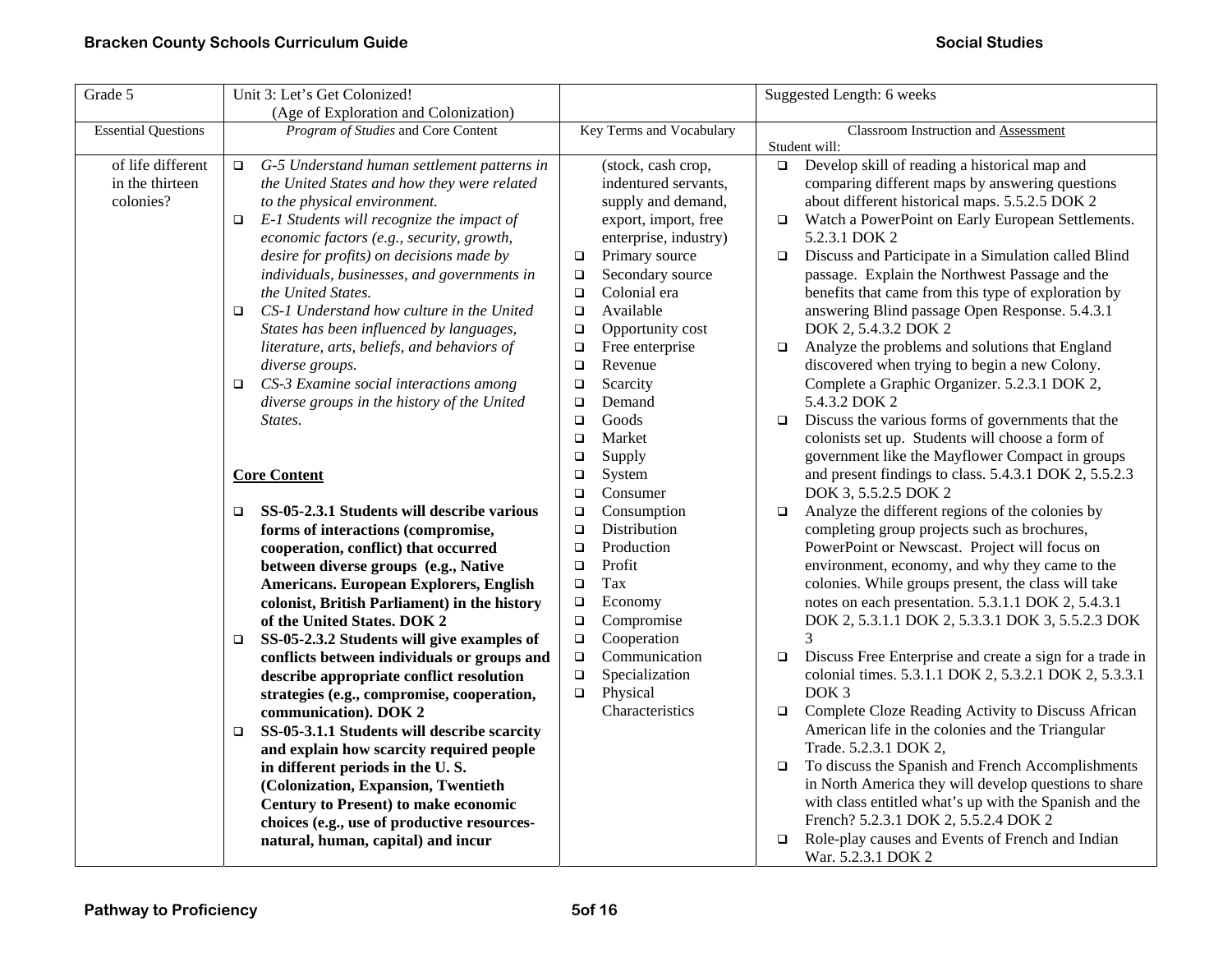| Grade 5                    | Unit 3: Let's Get Colonized!                         |                          | Suggested Length: 6 weeks                                        |
|----------------------------|------------------------------------------------------|--------------------------|------------------------------------------------------------------|
|                            | (Age of Exploration and Colonization)                |                          |                                                                  |
| <b>Essential Questions</b> | Program of Studies and Core Content                  | Key Terms and Vocabulary | Classroom Instruction and Assessment                             |
|                            |                                                      |                          | Student will:                                                    |
|                            | opportunity costs. DOK 2                             |                          | Choose a conflict that happened during this era and<br>$\Box$    |
|                            | SS-05-3.2.1 Students will explain how profits<br>o.  |                          | describe how the conflict could have been resolved               |
|                            | motivated individuals/businesses in the U.S.         |                          | peacefully with compromise, cooperation, and                     |
|                            | (Expansion, Industrialization) to take risks in      |                          | communication. 5.2.3.2 DOK 2                                     |
|                            | producing goods and services.                        |                          | Analyze a graph, which show cash crops the colonies<br>$\Box$    |
|                            | SS-05-3.3.1 Students will give examples of<br>❏      |                          | produced. 5.3.1.1 DOK 2                                          |
|                            | markets in different periods of U.S.                 |                          | Create a business to learn aspects of free enterprise.<br>$\Box$ |
|                            | History (Colonization, Expansion,                    |                          | 5.3.2.1 DOK 2                                                    |
|                            | <b>Industrialization, Twentieth Century to</b>       |                          | Analyze the parts of a colonial town. 5.2.3.2 DOK 2<br>□         |
|                            | Present) and explain similarities and                |                          | Open-response – Why they came. 5.5.2.3 DOK 3<br>❏                |
|                            | differences. DOK 2                                   |                          | Complete Test on Colonial Life, which contains<br>$\Box$         |
|                            | SS-05-3.4.1 Students will describe<br>$\Box$         |                          | multiple-choice questions and an open response,                  |
|                            | production, distribution and consumption             |                          | entitled "What's Life like in the English Colonies?"             |
|                            | of goods and services in the history of the          |                          | 5.2.3.1 DOK 2                                                    |
|                            | <b>United States (Colonization, Expansion,</b>       |                          |                                                                  |
|                            | <b>Industrialization, Twentieth Century to</b>       |                          |                                                                  |
|                            | Present). DOK 3                                      |                          |                                                                  |
|                            | SS-05-3.4.2 Students will describe how new<br>$\Box$ |                          |                                                                  |
|                            | knowledge, technology/tools and                      |                          |                                                                  |
|                            | specialization increase/increased                    |                          |                                                                  |
|                            | productivity in the U.S. (Colonization,              |                          |                                                                  |
|                            | <b>Expansion, Industrialization, Twentieth</b>       |                          |                                                                  |
|                            | <b>Century to Present). DOK 3</b>                    |                          |                                                                  |
|                            | SS-05-4.3.1 Students will explain patterns<br>□      |                          |                                                                  |
|                            | of human settlement in early development             |                          |                                                                  |
|                            | of the United States and explain how these           |                          |                                                                  |
|                            | patterns were influenced by physical                 |                          |                                                                  |
|                            | characteristics (e.g., climate, landforms,           |                          |                                                                  |
|                            | bodies of water). DOK 2                              |                          |                                                                  |
|                            | SS-05-4.3.2 Students will describe how<br>□          |                          |                                                                  |
|                            | advances in technology (e.g., dams,                  |                          |                                                                  |
|                            | reservoirs, roads, irrigation) allow people          |                          |                                                                  |
|                            | to settle in places previously inaccessible in       |                          |                                                                  |
|                            | the United States. DOK 2                             |                          |                                                                  |
|                            | SS-05-4.4.2 Students will describe how the<br>$\Box$ |                          |                                                                  |
|                            | physical environment (e.g., mountains as             |                          |                                                                  |
|                            | barriers for protection, rivers as barriers          |                          |                                                                  |
|                            | of transportation) both promoted and                 |                          |                                                                  |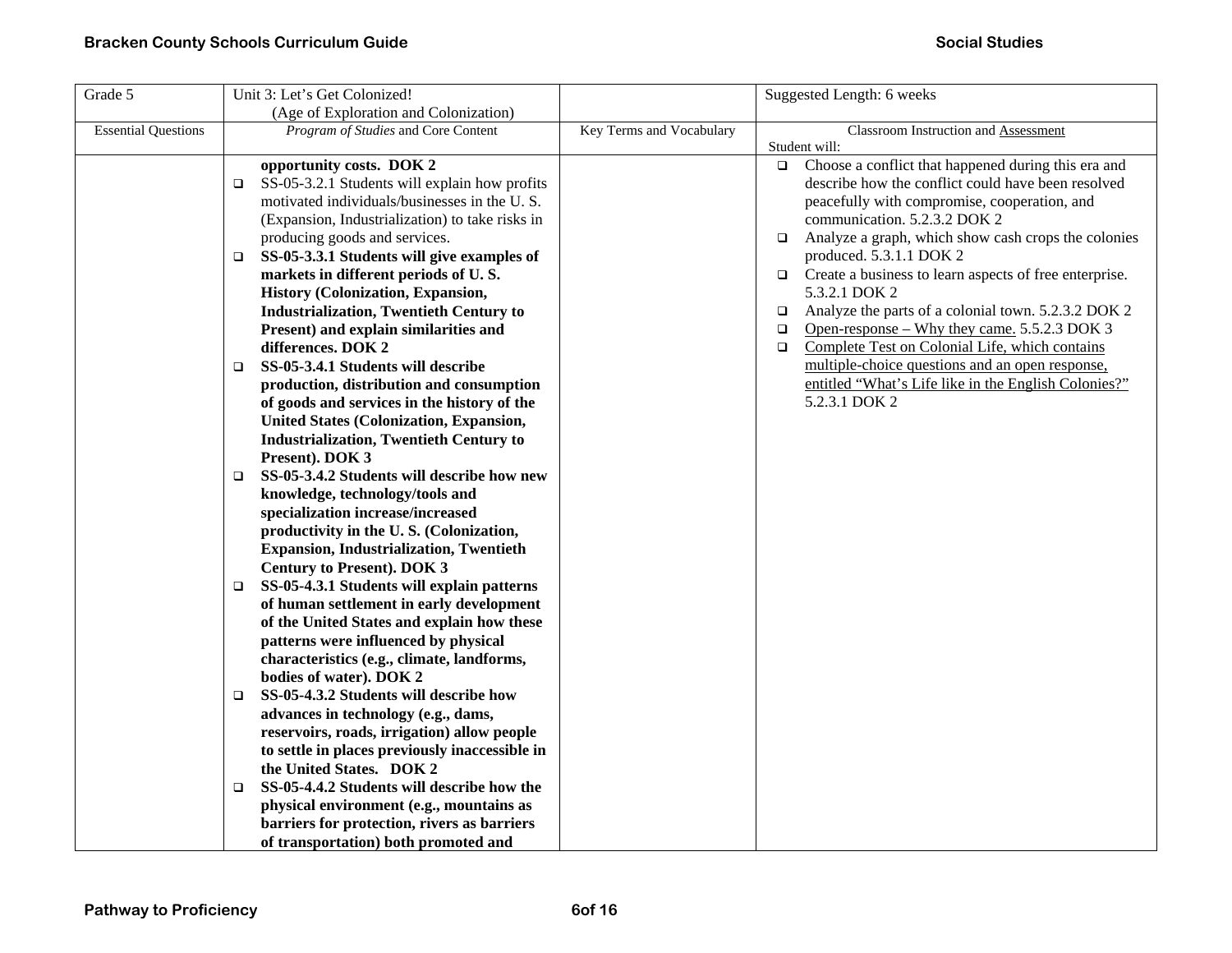| Grade 5                    | Unit 3: Let's Get Colonized!                     |                          | Suggested Length: 6 weeks                   |
|----------------------------|--------------------------------------------------|--------------------------|---------------------------------------------|
|                            | (Age of Exploration and Colonization)            |                          |                                             |
| <b>Essential Questions</b> | <i>Program of Studies</i> and Core Content       | Key Terms and Vocabulary | <b>Classroom Instruction and Assessment</b> |
|                            |                                                  |                          | Student will:                               |
|                            | restricted human activities during the early     |                          |                                             |
|                            | settlement of the U.S. (Colonization,            |                          |                                             |
|                            | <b>Expansion</b> ). DOK 2                        |                          |                                             |
|                            | SS-05-4.4.3 Students will describe how<br>$\Box$ |                          |                                             |
|                            | individuals/groups may have different            |                          |                                             |
|                            | perspectives about the use of land (e.g.,        |                          |                                             |
|                            | farming, industrial, residential, recreational). |                          |                                             |
|                            | SS-05-5.2.3 Students will compare change<br>□    |                          |                                             |
|                            | over time (Colonization, Industrialization,      |                          |                                             |
|                            | <b>Twentieth Century to Present) in</b>          |                          |                                             |
|                            | communication, technology, transportation        |                          |                                             |
|                            | and education. DOK 3                             |                          |                                             |
|                            | SS-05-5.2.4 Students will describe<br>□          |                          |                                             |
|                            | significant historical events in each of the     |                          |                                             |
|                            | broad historical periods and eras in U.S.        |                          |                                             |
|                            | history (Colonization and Settlement,            |                          |                                             |
|                            | <b>Revolution and a New Nation, Expansion</b>    |                          |                                             |
|                            | and Conflict, Industrialization and              |                          |                                             |
|                            | <b>Immigration, Twentieth Century to</b>         |                          |                                             |
|                            | Present) and explain cause and effect            |                          |                                             |
|                            | relationships. DOK 3                             |                          |                                             |

| Grade 5                    |  | Unit 4: A New Nation and Beyond!! |                                                 |        |                          |        | Suggested Length: 6 weeks                                |
|----------------------------|--|-----------------------------------|-------------------------------------------------|--------|--------------------------|--------|----------------------------------------------------------|
| <b>Essential Questions</b> |  |                                   | Program of Studies and Core Content             |        | Key Terms and Vocabulary |        | Classroom Instruction and Assessment                     |
|                            |  |                                   |                                                 |        |                          |        | Student will:                                            |
|                            |  |                                   | <b>Program of Studies</b>                       |        |                          |        |                                                          |
|                            |  |                                   |                                                 |        |                          |        |                                                          |
| What were the              |  |                                   | H-1 Explore the interpretive nature (how        | □      | <b>Self Government</b>   | $\Box$ | Identify the important colonists and terms associated    |
| causes of the              |  |                                   | perceptions of people and passing of time       |        | Terms (assembly, town    |        | with the road to self-government for the colonists by    |
| War for                    |  |                                   | influence accounts of historical events) of the |        | meeting, militia,        |        | playing the Who are you game? To play game you           |
| Independence?              |  |                                   | history of the United States using a variety of |        | delegate)                |        | identify as many people or students associated with Self |
|                            |  |                                   | tools (e.g., primary and secondary sources,     | $\Box$ | Liberty                  |        | Governing of the Colonists. Students will use various    |
| What were the              |  |                                   | data, artifacts).                               | ◻      | Rebel                    |        | resources. $5.1.3.2$ DOK 3                               |
| major events of            |  | □                                 | H-2 Develop a chronological understanding       | $\Box$ | Treason                  | ▫      | Create a cause and effect chart of the causes of         |
| the American               |  |                                   | of the history of the United States and         | $\Box$ | Causes of American       |        | American Revolution. 5.1.2.1 DOK 2                       |
| Revolution?                |  |                                   | recognize cause-and-effect relationships and    |        | Revolution (Stamp Act,   | o.     | Understand Taxation without Representation by            |
|                            |  |                                   | <i>multiple causation</i>                       |        | Townshend Acts,          |        | participating in a Simulation called The King's M&M's    |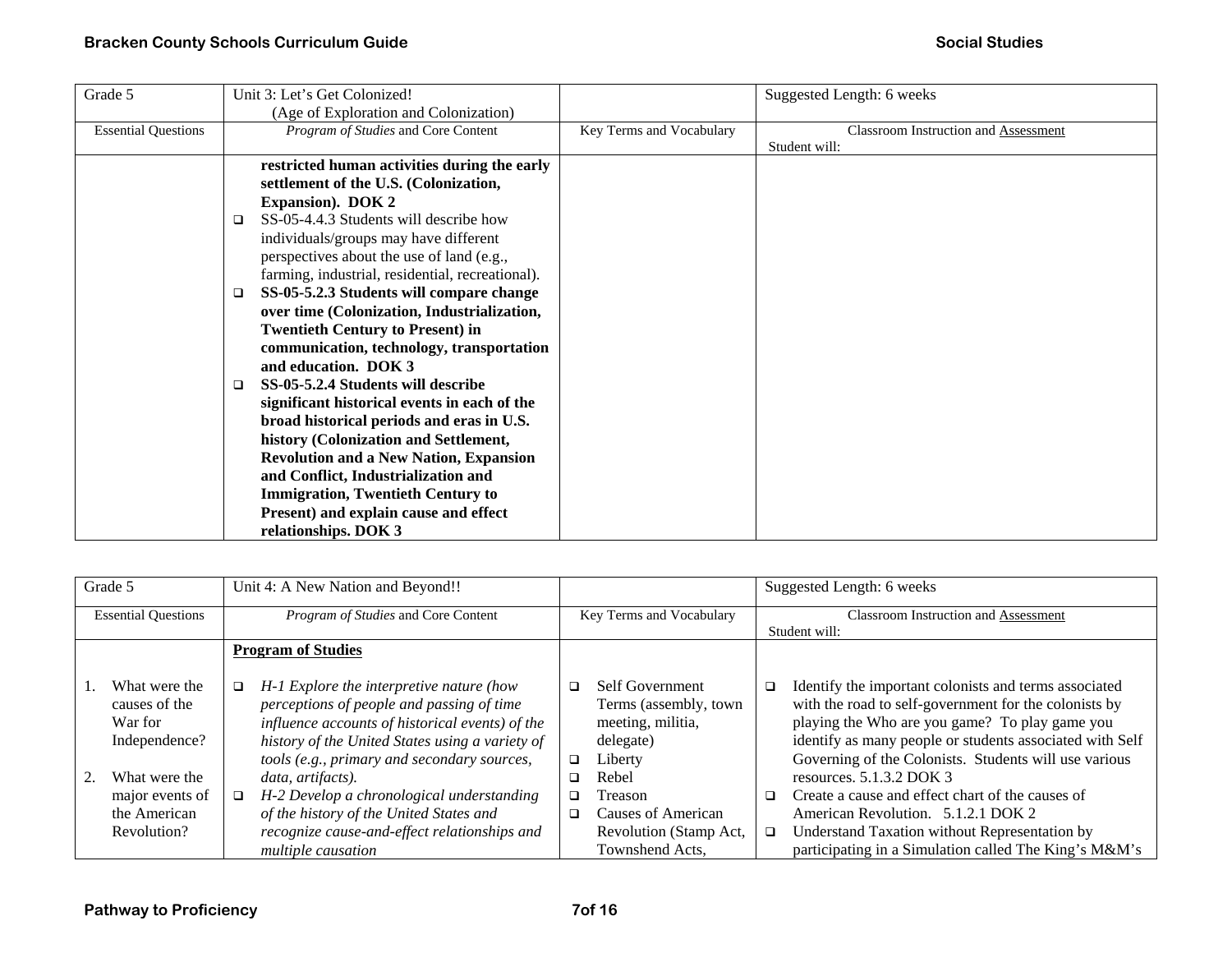| Grade 5                                                                                                                                                                                                             | Unit 4: A New Nation and Beyond!!                                                                                                                                                                                                                                                                                                                                                                                                                                                                                                                                                                                                                                                                                                                                                                                                                                                                                                                                                                                                                                                                                                                                                                                                                                                                                                                                                                                                      | Suggested Length: 6 weeks                                                                                                                                                                                                                                                                                                                                                                                                                                                                                                                                                                                                                                                                                                                                                                                      |                                                                                                                                                                                                                                                                                                                                                                                                                                                                                                                                                                                                                                                                                                                                                                                                                                                                                                                                                                                                                                                                                                                                                                                                                                                                                                                                                                                                                                                                                                                                                                                                                                                                                                                                                                                                                                                                               |
|---------------------------------------------------------------------------------------------------------------------------------------------------------------------------------------------------------------------|----------------------------------------------------------------------------------------------------------------------------------------------------------------------------------------------------------------------------------------------------------------------------------------------------------------------------------------------------------------------------------------------------------------------------------------------------------------------------------------------------------------------------------------------------------------------------------------------------------------------------------------------------------------------------------------------------------------------------------------------------------------------------------------------------------------------------------------------------------------------------------------------------------------------------------------------------------------------------------------------------------------------------------------------------------------------------------------------------------------------------------------------------------------------------------------------------------------------------------------------------------------------------------------------------------------------------------------------------------------------------------------------------------------------------------------|----------------------------------------------------------------------------------------------------------------------------------------------------------------------------------------------------------------------------------------------------------------------------------------------------------------------------------------------------------------------------------------------------------------------------------------------------------------------------------------------------------------------------------------------------------------------------------------------------------------------------------------------------------------------------------------------------------------------------------------------------------------------------------------------------------------|-------------------------------------------------------------------------------------------------------------------------------------------------------------------------------------------------------------------------------------------------------------------------------------------------------------------------------------------------------------------------------------------------------------------------------------------------------------------------------------------------------------------------------------------------------------------------------------------------------------------------------------------------------------------------------------------------------------------------------------------------------------------------------------------------------------------------------------------------------------------------------------------------------------------------------------------------------------------------------------------------------------------------------------------------------------------------------------------------------------------------------------------------------------------------------------------------------------------------------------------------------------------------------------------------------------------------------------------------------------------------------------------------------------------------------------------------------------------------------------------------------------------------------------------------------------------------------------------------------------------------------------------------------------------------------------------------------------------------------------------------------------------------------------------------------------------------------------------------------------------------------|
| <b>Essential Questions</b>                                                                                                                                                                                          | Program of Studies and Core Content                                                                                                                                                                                                                                                                                                                                                                                                                                                                                                                                                                                                                                                                                                                                                                                                                                                                                                                                                                                                                                                                                                                                                                                                                                                                                                                                                                                                    | Key Terms and Vocabulary                                                                                                                                                                                                                                                                                                                                                                                                                                                                                                                                                                                                                                                                                                                                                                                       | Classroom Instruction and Assessment<br>Student will:                                                                                                                                                                                                                                                                                                                                                                                                                                                                                                                                                                                                                                                                                                                                                                                                                                                                                                                                                                                                                                                                                                                                                                                                                                                                                                                                                                                                                                                                                                                                                                                                                                                                                                                                                                                                                         |
| 3. Why did we<br>form a<br>democratic<br>republic and<br>how does it<br>work?<br>What is the<br>4.<br>purpose of<br>government and<br>what is the<br>relationship<br>between the<br>government and<br>its citizens? | H-3 Recognize broad historical periods and<br>$\Box$<br>eras of the history of the United States (i.e.,<br>Land and People before Columbus, Age of<br>Exploration, Colonization, War for<br>Independence, Young Republic, Westward<br>Expansion, Industrialism, Twentieth Century).<br>H-6 Recognize the significance of important<br>$\Box$<br>symbols, monuments, patriotic songs, poems,<br>and written passages in the history of the<br><b>United States.</b><br>GC-1 Recognize the basic purpose of<br>$\Box$<br>democratic governments including the<br>establishment of order, security, and the<br>attainment of common goals.<br>GC-2 Understand that the Constitution of the<br>$\Box$<br>United States establishes a government in<br>which powers are shared among different<br>levels and branches.<br>GC-3 Understand that, in a democratic<br>$\Box$<br>society, citizens have rights and<br>responsibilities.<br>GC-4 Explore the rights and responsibilities<br>$\Box$<br>of citizens in real-life situations.<br>E-2 Students will examine basic components<br>$\Box$<br>(e.g., taxes, goods and services provided by<br>government) of the economic system of the<br><b>United States.</b><br><b>Core Content</b><br>SS-05-1.1.1 Students will describe the basic<br>$\Box$<br>purposes of the United States Government<br>as defined in the Preamble to the U.S.<br>Constitution (to establish justice, to ensure | Boston Massacre,<br>Boston Tea Party,<br>Intolerable Acts)<br>Sons of Liberty<br>$\Box$<br>Declaration of<br>$\Box$<br>Independence<br>Articles of<br>$\Box$<br>Confederation<br>Constitution<br>$\Box$<br>Preamble<br>$\Box$<br><b>Bill of Rights</b><br>$\Box$<br>Checks and balances<br>$\Box$<br>Ratification<br>$\Box$<br>Constitutional<br>$\Box$<br>Convention<br>Senate<br>$\Box$<br>House of<br>$\Box$<br>Representatives<br>Supreme Court<br>$\Box$<br>Citizen<br>$\Box$<br>Democratic<br>$\Box$<br>Govern<br>$\Box$<br>$\Box$<br>Government<br>Loyalists<br>$\Box$<br>Patriot<br>$\Box$<br>Articles<br>$\Box$<br>Conflict<br>$\Box$<br>Executive<br>$\Box$<br>Legislative<br>$\Box$<br>Judicial<br>$\Box$<br>National<br>$\Box$<br><b>State</b><br>$\Box$<br>Local<br>$\Box$<br>Amendment<br>$\Box$ | (The Stamp Act). Students will take the role of either the<br>King or Parliament or tax collector or colonist. The<br>colonist will be taxed on various items such as wearing<br>Tennis Shoes or Jeans and must pay their M&M 's to<br>the King. Students will discuss how taxation without<br>representation is unfair. 5.1.2.1 DOK 2<br>Analyze the effects of Taxation without Representation<br>$\Box$<br>by choosing the side of the King or the colonist by<br>answering an Open Response entitled Right or Wrong,<br>you be the judge. 5.1.2.1 DOK 2<br>Complete Time Line of the Causes of the American<br>$\Box$<br>Revolution.<br>Pretend they are a colonist and write a journal entry<br>$\Box$<br>about what happened on April 18-19 1775.<br>Write a poem or song or draw a detailed picture<br>$\Box$<br>describing one of the first battles of the American<br>Revolution. 5.1.2.1 DOK 2, 5.5.1.2 DOK 3<br>Explain a Political Cartoon drawn in Revolutionary<br>$\Box$<br>Times to show free speech. 5.1.2.1 DOK 2<br>Complete Project to show important battles, people, and<br>$\Box$<br>the end of the war. Projects choices: Pop-up<br>Bibliography, Create Colonial Newspaper, Newscast or<br>PowerPoint. 5.5.1.2 DOK 3<br>Complete Test on the American Revolution, which<br>$\Box$<br>includes multiple-choice questions and an open<br>response.<br>Read The Secret Soldier by Ann McGovern to show<br>$\Box$<br>women's role in war. 5.5.5.1 DOK 2<br>Describe the pros and cons of declaring independence<br>$\Box$<br>by first analyzing the parts of the Declaration of<br>Independence then picking something in the student's<br>life they would like to be gone and writing the Pros and<br>Cons to see if independence is really the answer. 5.5.2.1<br>DOK <sub>3</sub><br>Watch various episodes of "Liberty Kids" to review the<br>$\Box$ |
|                                                                                                                                                                                                                     | domestic tranquility, to provide for the<br>common defense, to promote the general<br>welfare, to secure the blessings of liberty);<br>give examples pf services the U.S.                                                                                                                                                                                                                                                                                                                                                                                                                                                                                                                                                                                                                                                                                                                                                                                                                                                                                                                                                                                                                                                                                                                                                                                                                                                              |                                                                                                                                                                                                                                                                                                                                                                                                                                                                                                                                                                                                                                                                                                                                                                                                                | causes and events of the War. 5.5.2.1 DOK 3<br>Create a Pro/Con Chart of the Articles of Confederation<br>$\Box$<br>and determine why the first plan of government failed.<br>5.5.2.1 DOK 3                                                                                                                                                                                                                                                                                                                                                                                                                                                                                                                                                                                                                                                                                                                                                                                                                                                                                                                                                                                                                                                                                                                                                                                                                                                                                                                                                                                                                                                                                                                                                                                                                                                                                   |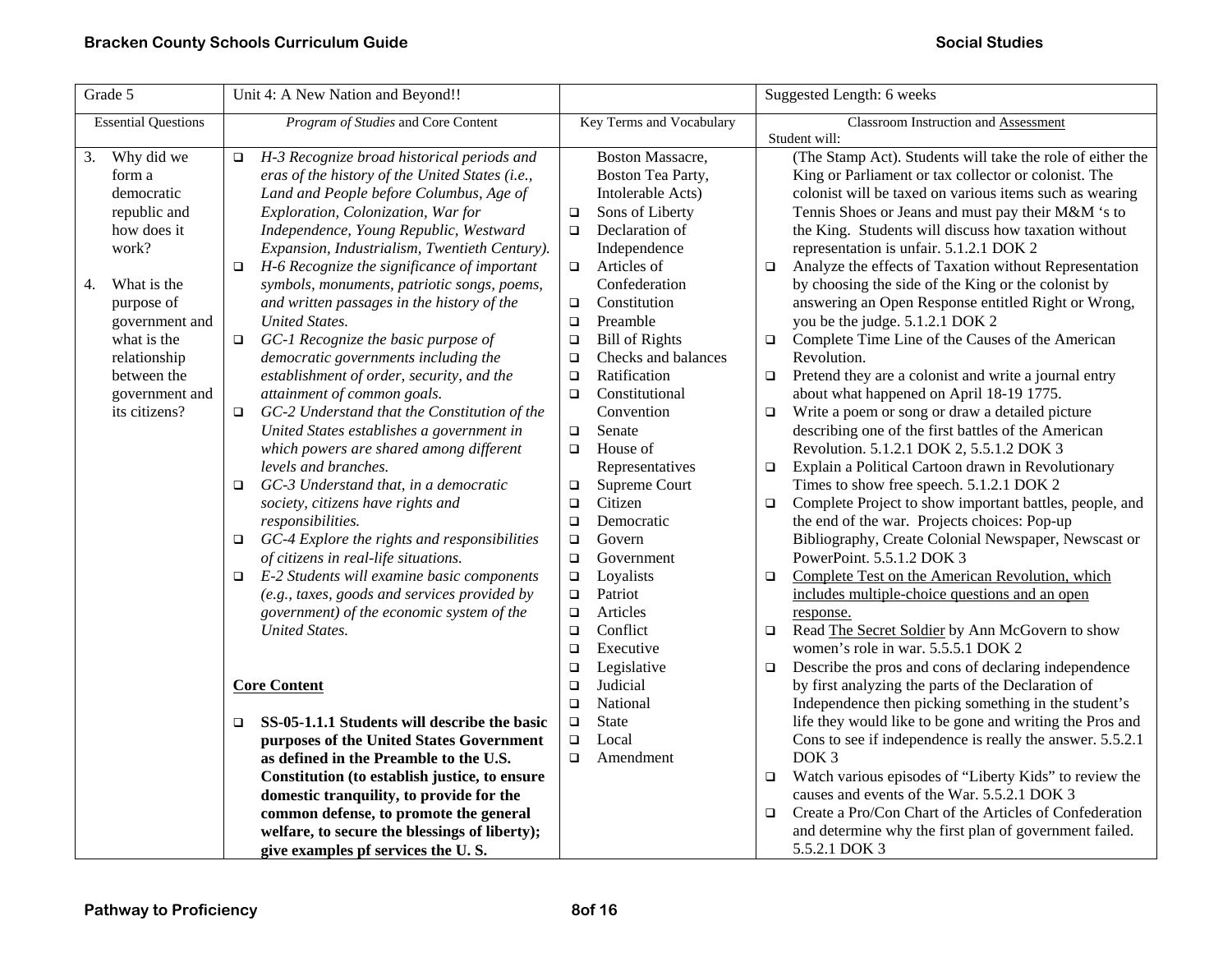| Grade 5                    | Unit 4: A New Nation and Beyond!!                     |                          | Suggested Length: 6 weeks                                        |
|----------------------------|-------------------------------------------------------|--------------------------|------------------------------------------------------------------|
| <b>Essential Questions</b> | Program of Studies and Core Content                   | Key Terms and Vocabulary | Classroom Instruction and Assessment                             |
|                            |                                                       |                          | Student will:                                                    |
|                            | Government provides (e.g., armed forces,              |                          | Debate the Virginia Plan and the New Jersey plan to<br>$\Box$    |
|                            | interstate highways, national parks) and              |                          | discuss how to resolve conflict. Students will be into           |
|                            | analyze the importance of these services to           |                          | groups to debate. 5.5.2.1 DOK 3                                  |
|                            | citizens today. DOK 3                                 |                          | Watch School House Rock video "Preamble" and will<br>$\Box$      |
|                            | SS-05-1.1.2 Students will explain and give<br>$\Box$  |                          | read and analyze the goals of the Constitution. The              |
|                            | examples of how democratic governments                |                          | Preamble will then be put in the student's own words in          |
|                            | function (by making, enacting and                     |                          | order to understand its meaning. 5.1.3.1 DOK 3                   |
|                            | enforcing laws) to promote the "common                |                          | Complete Graphic Organizer on Branches of<br>$\Box$              |
|                            | good" (e.g., public smoking ban, speed                |                          | Government. 5.5.2.1 DOK 3                                        |
|                            | limits, seat belt requirements). DOK 3                |                          | Complete Web Activities to learn about the different<br>$\Box$   |
|                            | SS-05-1.2.1 Students will identify the three<br>□     |                          | levels of government and the powers of each. 5.5.2.1             |
|                            | branches of the U.S. Government, explain              |                          | DOK <sub>3</sub>                                                 |
|                            | the basic duties of each branch (executive-           |                          | Role-plays checks and balance system by becoming the<br>$\Box$   |
|                            | enforce the laws, legislative-make the laws,          |                          | branches of government to pass a class law. 5.1.1.2              |
|                            | judicial-interpret the laws) and identify             |                          | DOK <sub>3</sub>                                                 |
|                            | important national/federal offices/leaders,           |                          | Elect students to each branch of government and after<br>$\Box$  |
|                            | (President, Vice-President, Congress,                 |                          | election students will research position to determine            |
|                            | House, Senate, U.S. Senators, U.S.                    |                          | their job. 5.1.1.2 DOK 3                                         |
|                            | Representatives, U.S. Supreme Court,                  |                          | Conduct mock school meeting to create appropriate<br>$\Box$      |
|                            | judges) associated with each branch. DOK              |                          | school rules and to discuss why the government creates           |
|                            | $\mathbf{2}$                                          |                          | laws. 5.1.1.2 DOK 3                                              |
|                            | SS-05-1.2.2 Students will explain why the<br>$\Box$   |                          | Analyze the Bill of Rights by discussing an amendment<br>$\Box$  |
|                            | framers of the Constitution felt it was               |                          | in groups and then putting it in their own words. 5.1.3.2        |
|                            | important to establish a government where             |                          | DOK <sub>3</sub>                                                 |
|                            | powers are shared across different levels             |                          | Sing a Bill of Rights Rap. 5.1.3.2 DOK 3<br>$\Box$               |
|                            | (local, state, national/federal) and branches         |                          | Debate whether a new amendment should be added to<br>$\Box$      |
|                            | (executive, legislative, judicial). DOK 2             |                          | the constitution. Students will receive imaginary                |
|                            | SS-05-1.3.1 Students will explain the basic<br>□      |                          | amendment and will debate the amendment to show how              |
|                            | principles of democracy (e.g., justice,               |                          | hard it is to get a new amendment passed. 5.1.3.2 DOK            |
|                            | equality, responsibility, freedom) found in           |                          | 3                                                                |
|                            | significant U.S. historical documents                 |                          | Develop web for Citizens Responsibilities and what the<br>$\Box$ |
|                            | (Declaration of Independence, U.S.                    |                          | Government Provides. 5.1.3.2 DOK 3                               |
|                            | <b>Constitution, Bill of Rights) and analyze</b>      |                          | Write a letter to a council member to discuss a<br>$\Box$        |
|                            | why they are important to citizens today.             |                          | community problem or to the local newspaper to                   |
|                            | DOK <sub>3</sub>                                      |                          | nominate a local citizen for a citizenship award. (WP)           |
|                            | SS-05-1.3.2 Students will describe specific<br>$\Box$ |                          | 5.1.3.2 DOK 3                                                    |
|                            | rights and responsibilities individuals have          |                          | Create a Balance of Powers Mobile. 5.1.2.2 DOK 1<br>$\Box$       |
|                            | as citizens of the United States (e.g., voting        |                          | Review Levels and Branches of Government by<br>$\Box$            |
|                            | in national elections) and explain why civic          |                          | working with Bulletin Board Daily. 5.1.2.2 DOK 1                 |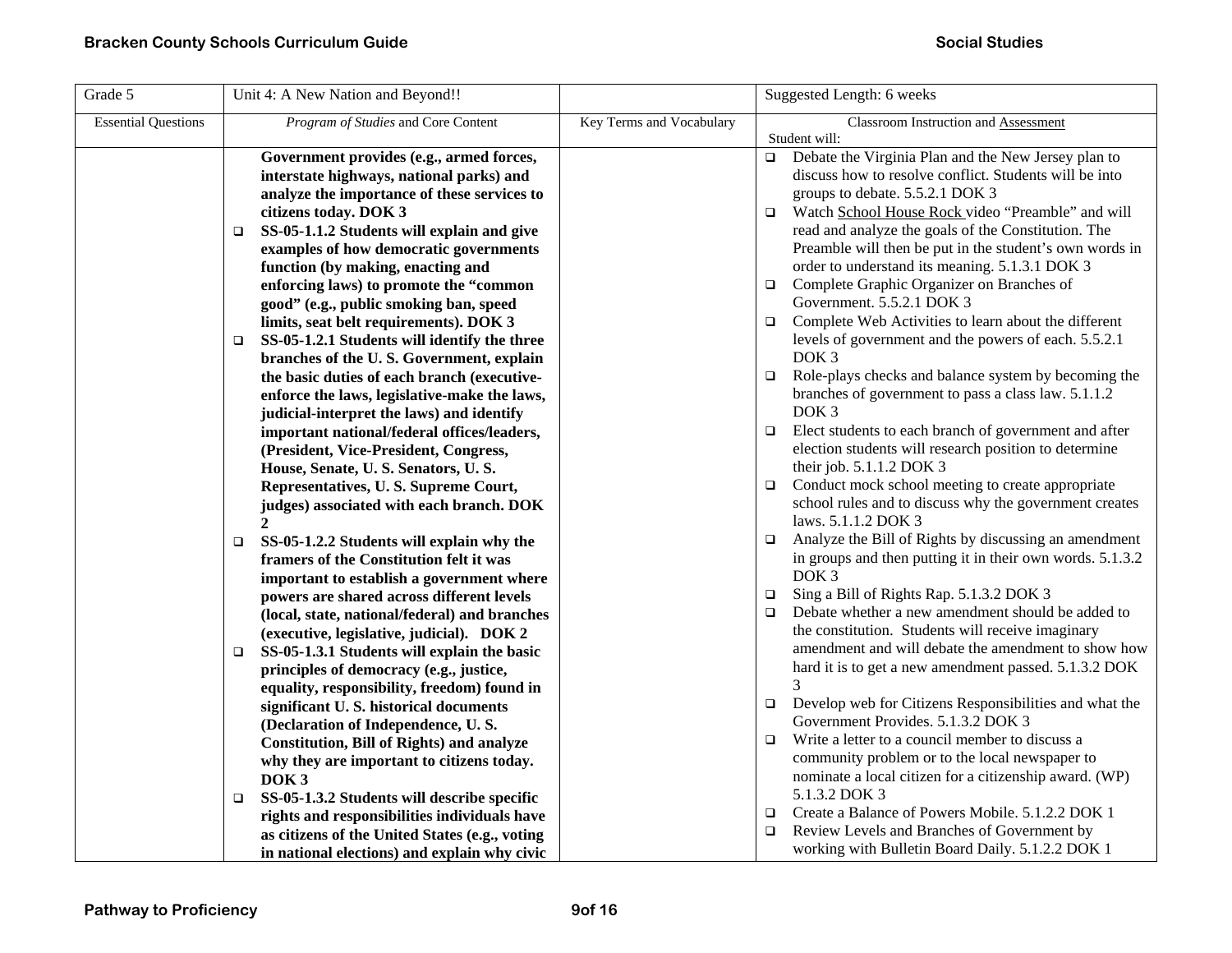| Grade 5                    | Unit 4: A New Nation and Beyond!!                 |                          | Suggested Length: 6 weeks                                      |
|----------------------------|---------------------------------------------------|--------------------------|----------------------------------------------------------------|
| <b>Essential Questions</b> | Program of Studies and Core Content               | Key Terms and Vocabulary | Classroom Instruction and Assessment                           |
|                            |                                                   |                          | Student will:                                                  |
|                            | engagement is necessary to preserve a             |                          | Create a picture book, poster or PowerPoint to show<br>o.      |
|                            | democratic society. DOK 3                         |                          | understanding of unit. Rubric will assess work. 5.1.2.2        |
|                            | SS-05-5.1.1 Students will use a variety of        |                          | DOK <sub>1</sub>                                               |
|                            | primary and secondary sources (e.g.,              |                          | Complete Test on Government which will include<br>□            |
|                            | artifacts, diaries, maps, timelines) to           |                          | multiple choice and an open response. 5.1.1.1 DOK 3            |
|                            | artifacts, diaries, timelines) to describe        |                          | Create a chart that shows the system of checks and<br>$\Box$   |
|                            | significant events in the history of the U.S.     |                          | balances in a home or school. 5.5.1.1 DOK 2                    |
|                            | and interpret different perspectives. DOK         |                          | List the rights and responsibilities a person should have<br>□ |
|                            |                                                   |                          | in a school setting and compare these to citizens' rights      |
|                            | SS-05-5.2.1 Students will identify historical     |                          | and responsibilities. 5.1.3.2 DOK 2                            |
|                            | documents, selected readings and speeches         |                          | Open-response – Preamble. 5.1.1.1 DOK 3<br>$\Box$              |
|                            | (e.g., Mayflower Compact, Emancipation            |                          |                                                                |
|                            | Proclamation, Dr. Martin Luther King's            |                          |                                                                |
|                            | speech: <i>I Have a Dream</i> ) and explain their |                          |                                                                |
|                            | significance. DOK 3                               |                          |                                                                |

|    | Grade 5                    |                           | Unit 5: Moving On Out to the West Side!<br>(Expansion/Industrialism) |        |                          |        | Suggested Length: 6 weeks                                  |  |
|----|----------------------------|---------------------------|----------------------------------------------------------------------|--------|--------------------------|--------|------------------------------------------------------------|--|
|    | <b>Essential Questions</b> |                           | Program of Studies and Core Content                                  |        | Key Terms and Vocabulary |        | Classroom Instruction and Assessment                       |  |
|    |                            |                           |                                                                      |        |                          |        | Student will:                                              |  |
|    |                            | <b>Program of Studies</b> |                                                                      |        |                          |        |                                                            |  |
|    |                            |                           |                                                                      |        |                          |        |                                                            |  |
|    | Why did people             | $\Box$                    | E-1 Students will recognize the impact of                            | □      | Louisiana Purchase       | ❏      | Complete various web activities to learn about Pioneer     |  |
|    | move west?                 |                           | economic factors (e.g., security, growth,                            | □      | Trails                   |        | Times. 5.4.4.1 DOK 2                                       |  |
|    |                            |                           | desire for profits) on decisions made by                             | □      | Pioneers                 | $\Box$ | Role-Play the Expansion of the Wes. 5.2.3.1 DOK 2          |  |
| 2. | How did the                |                           | individuals, businesses, and governments in                          | □      | People (Daniel Boone,    | □      | Discuss the War of 1812 by creating a mural showing        |  |
|    | Industrial                 |                           | the United States.                                                   |        | Lewis and Clark, Eli     |        | their impression of the battle scene during which "The     |  |
|    | Revolution                 | $\Box$                    | E-3 Students will trace changes over time in                         |        | Whitney, Robert          |        | Star Spangled Banner" was written using the actual         |  |
|    | change the                 |                           | the economic system of the United States,                            |        | Fulton, Francis Scott    |        | words of the song. 5.2.3.1 DOK 2                           |  |
|    | nation?                    |                           | including changes in the goods and services                          |        | Key, Lowell, Cyrus       | $\Box$ | Complete the Wigit Simulation to show the effects of       |  |
|    |                            |                           | produced by United States workers and the                            |        | McCormick)               |        | the Industrial Revolution, 5.3.1.1 DOK 2                   |  |
| 3. | What problems              |                           | impact of specialization.                                            | □      | Railroads                | $\Box$ | Read the Diary of a Pioneer girl and using a chart list    |  |
|    | arose in this              | $\Box$                    | G-4 Examine how the history of the United                            | □      | Canals                   |        | the problems and reasons why her family moved west.        |  |
|    | era?                       |                           | States was influenced by its physical                                | ❏      | Factories                |        | 5.3.1.1 DOK 2                                              |  |
|    |                            |                           | environment.                                                         | □      | Immigration              | $\Box$ | Read a Day in the Life of a girl in Lowell mill factory    |  |
| 4. | How did                    | $\Box$                    | G-5 Understand human settlement patterns in                          | □      | Gold Rush                |        | and write a journal entry about how life was in a factory. |  |
|    | inventions                 |                           | the United States and how they were related                          | $\Box$ | Technology               |        | 5.3.1.1 DOK 2                                              |  |
|    | change the                 |                           | to the physical environment.                                         | □      | Immigrant                | o      | Discuss the changes that the Industrial Revolution had     |  |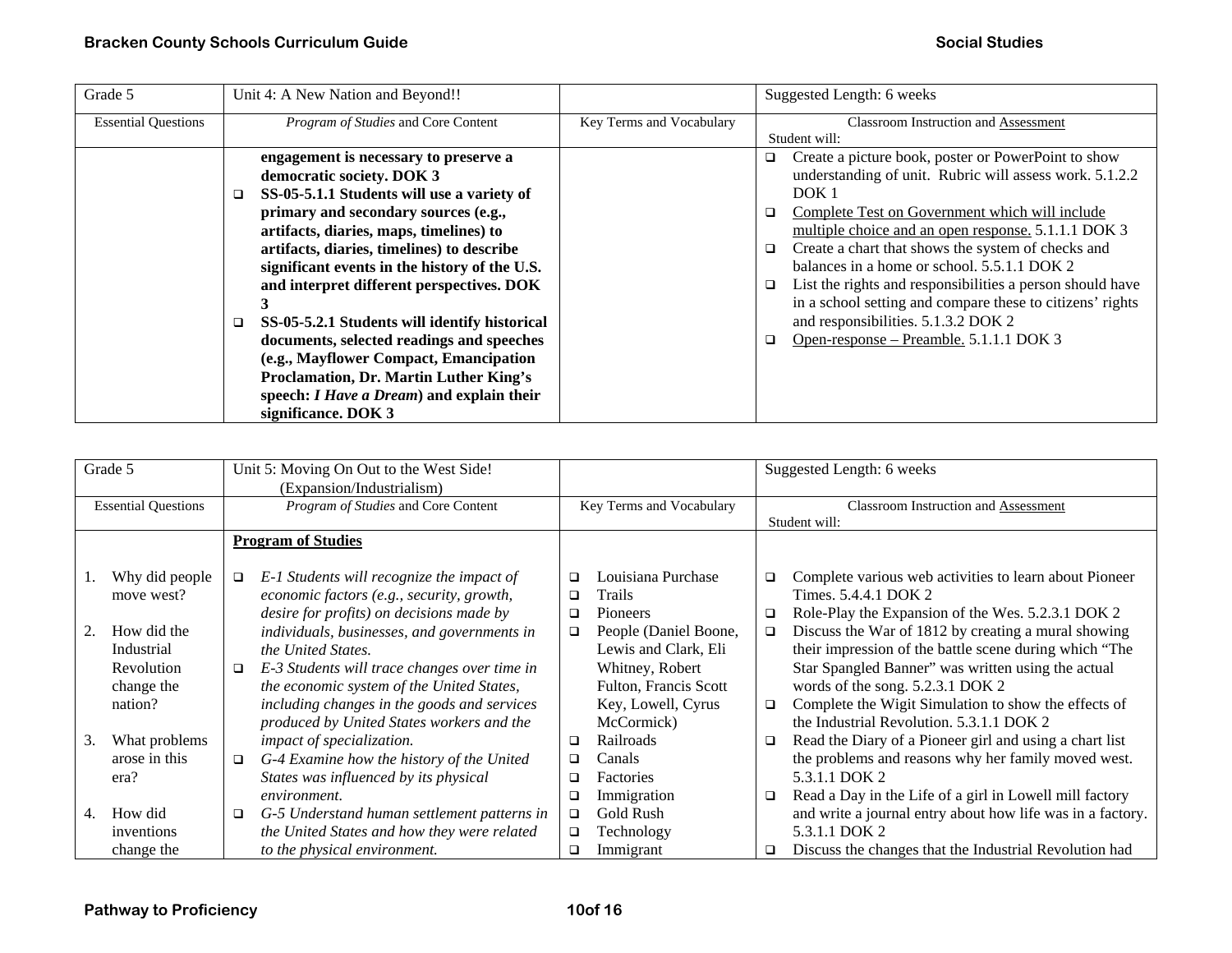| Grade 5                    | Unit 5: Moving On Out to the West Side!                                                                                                                                                                                                                                                                                                                                                                                                                                                                                                                                                                                                                                                                                                                                                                                                                                                                                                                                                                                                                               |                                                                            | Suggested Length: 6 weeks                                                                                                                                                                                                                                                                                                                                                                                                                                                                                                                                                                                                                                                                          |
|----------------------------|-----------------------------------------------------------------------------------------------------------------------------------------------------------------------------------------------------------------------------------------------------------------------------------------------------------------------------------------------------------------------------------------------------------------------------------------------------------------------------------------------------------------------------------------------------------------------------------------------------------------------------------------------------------------------------------------------------------------------------------------------------------------------------------------------------------------------------------------------------------------------------------------------------------------------------------------------------------------------------------------------------------------------------------------------------------------------|----------------------------------------------------------------------------|----------------------------------------------------------------------------------------------------------------------------------------------------------------------------------------------------------------------------------------------------------------------------------------------------------------------------------------------------------------------------------------------------------------------------------------------------------------------------------------------------------------------------------------------------------------------------------------------------------------------------------------------------------------------------------------------------|
|                            | (Expansion/Industrialism)                                                                                                                                                                                                                                                                                                                                                                                                                                                                                                                                                                                                                                                                                                                                                                                                                                                                                                                                                                                                                                             |                                                                            |                                                                                                                                                                                                                                                                                                                                                                                                                                                                                                                                                                                                                                                                                                    |
| <b>Essential Questions</b> | Program of Studies and Core Content                                                                                                                                                                                                                                                                                                                                                                                                                                                                                                                                                                                                                                                                                                                                                                                                                                                                                                                                                                                                                                   | Key Terms and Vocabulary                                                   | Classroom Instruction and Assessment                                                                                                                                                                                                                                                                                                                                                                                                                                                                                                                                                                                                                                                               |
| <b>United States?</b>      | G-6 Understand how the people of the United<br>$\Box$<br>States have used technology to modify the<br>environment to meet there needs.<br>H-1 Explore the interpretive nature (how<br>$\Box$<br>perceptions of people and passing of time<br>influence accounts of historical events) of the<br>history of the United States using a variety of<br>tools (e.g., primary and secondary sources,<br>data, artifacts).<br>H-2 Develop a chronological understanding<br>□<br>of the history of the United States and<br>recognize cause-and-effect relationships and<br>multiple causation<br>H-3 Recognize broad historical periods and<br>□<br>eras of the history of the United States (i.e.,<br>Land and People before Columbus, Age of<br>Exploration, Colonization, War for<br>Independence, Young Republic, Westward<br>Expansion, Industrialism, Twentieth Century).<br>H-4 Trace change over time in the history of<br>□<br>the United States and identify reasons for<br>change.<br>H-5 Examine the historical contributions of<br>□<br>individuals and groups. | Specialization<br>$\Box$<br>$\Box$<br>Production<br>Distribution<br>$\Box$ | Student will:<br>on urban and rural areas by analyzing pictures and<br>answering an open response called The changing days<br>of the Industrial Revolution. 5.3.1.1 DOK 2, 5.5.2.5<br>DOK <sub>2</sub><br>Choose an Invention and discuss how it change lives by<br>$\Box$<br>completing web activities. 5.3.1.1 DOK 2<br>Trace routes on a map western route. 5.4.3.2 DOK 2<br>$\Box$<br>Use web pages to discuss life in California Gold Rush.<br>$\Box$<br>5.3.1.1 DOK 2<br>Analyze contributions mad by learning about Daniel<br>$\Box$<br>Boone in an internet project. 5.5.2.4 DOK 3<br>On-Demand – letter written to discuss importance of<br>$\Box$<br>pioneers to Kentucky. 5.5.2.5 DOK 3 |
|                            | <b>Core Content</b>                                                                                                                                                                                                                                                                                                                                                                                                                                                                                                                                                                                                                                                                                                                                                                                                                                                                                                                                                                                                                                                   |                                                                            |                                                                                                                                                                                                                                                                                                                                                                                                                                                                                                                                                                                                                                                                                                    |
|                            | SS-05-2.3.1 Students will describe various<br>□<br>forms of interactions (compromise,<br>cooperation, conflict) that occurred<br>between diverse groups (e.g., Native<br>Americans, European Explorers, English<br>colonists, British Parliament) in the history<br>of the United States. DOK 2<br>SS-05-2.3.2 Students will give examples of<br>$\Box$<br>conflicts between individuals or groups and<br>describe appropriate conflict resolution<br>strategies (e.g., compromise, cooperation,                                                                                                                                                                                                                                                                                                                                                                                                                                                                                                                                                                      |                                                                            |                                                                                                                                                                                                                                                                                                                                                                                                                                                                                                                                                                                                                                                                                                    |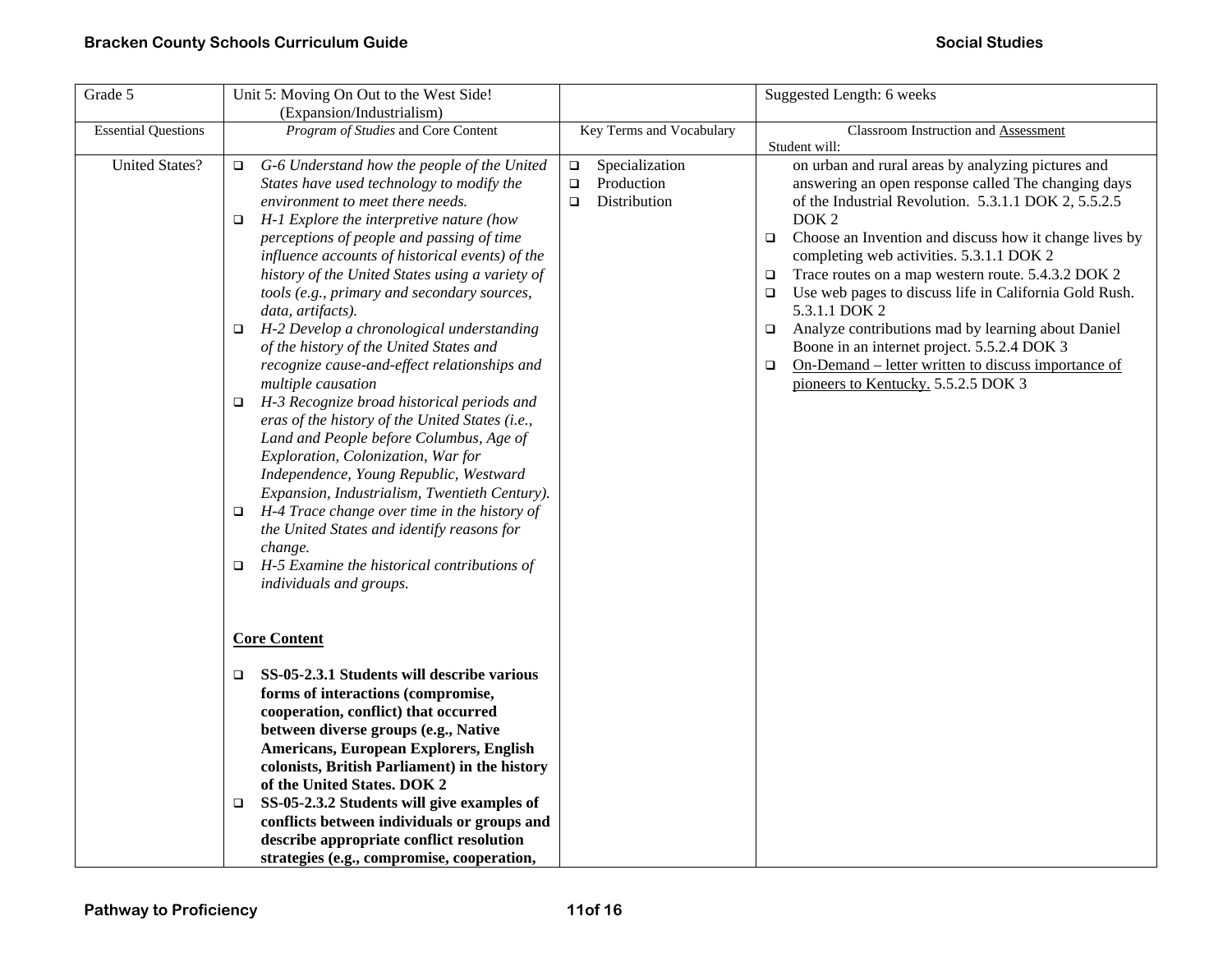| Grade 5                    | Unit 5: Moving On Out to the West Side!               |                          | Suggested Length: 6 weeks            |
|----------------------------|-------------------------------------------------------|--------------------------|--------------------------------------|
|                            | (Expansion/Industrialism)                             |                          |                                      |
| <b>Essential Questions</b> | Program of Studies and Core Content                   | Key Terms and Vocabulary | Classroom Instruction and Assessment |
|                            |                                                       |                          | Student will:                        |
|                            | communication). DOK 2                                 |                          |                                      |
|                            | SS-05-3.1.1 Students will describe scarcity<br>$\Box$ |                          |                                      |
|                            | and explain how scarcity required people              |                          |                                      |
|                            | in different periods in the U.S.                      |                          |                                      |
|                            | (Colonization, Expansion, Twentieth                   |                          |                                      |
|                            | <b>Century to Present) to make economic</b>           |                          |                                      |
|                            | choices (e.g., use of productive resources-           |                          |                                      |
|                            | natural, human, capital) and incur                    |                          |                                      |
|                            | opportunity costs. DOK 2                              |                          |                                      |
|                            | SS-05-4.3.2 Students will describe how<br>$\Box$      |                          |                                      |
|                            | advances in technology (e.g., dams,                   |                          |                                      |
|                            | reservoirs, roads, irrigation) allow people           |                          |                                      |
|                            | to settle in places previously inaccessible in        |                          |                                      |
|                            | the United States. DOK 2                              |                          |                                      |
|                            | SS-05-4.4.1 Students will explain and give<br>❏       |                          |                                      |
|                            | examples of how people adapted                        |                          |                                      |
|                            | to/modified the physical environment (e.g.,           |                          |                                      |
|                            | natural resources, physical geography,                |                          |                                      |
|                            | natural disasters) to meet their needs                |                          |                                      |
|                            | during the history of the U.S.                        |                          |                                      |
|                            | (Colonization, Expansion) and analyze the             |                          |                                      |
|                            | impact on their environment. DOK 3                    |                          |                                      |
|                            | SS-05-4.4.2 Students will describe how the<br>$\Box$  |                          |                                      |
|                            | physical environment (e.g., mountains as              |                          |                                      |
|                            | barriers for protection, rivers as barriers           |                          |                                      |
|                            | of transportation) both promoted and                  |                          |                                      |
|                            | restricted human activities during the early          |                          |                                      |
|                            | settlement of the U.S. (Colonization,                 |                          |                                      |
|                            | <b>Expansion</b> ). DOK 2                             |                          |                                      |
|                            | SS-05-5.1.1 Students will use a variety of<br>□       |                          |                                      |
|                            | primary and secondary sources (e.g.,                  |                          |                                      |
|                            | artifacts, diaries, maps, timelines) to               |                          |                                      |
|                            | describe significant events in the history of         |                          |                                      |
|                            | the U.S. and interpret different                      |                          |                                      |
|                            | perspectives. DOK 3                                   |                          |                                      |
|                            | SS-05-5.2.3 Students will compare change<br>□         |                          |                                      |
|                            | over time (Colonization, Industrialization,           |                          |                                      |
|                            | <b>Twentieth Century to Present) in</b>               |                          |                                      |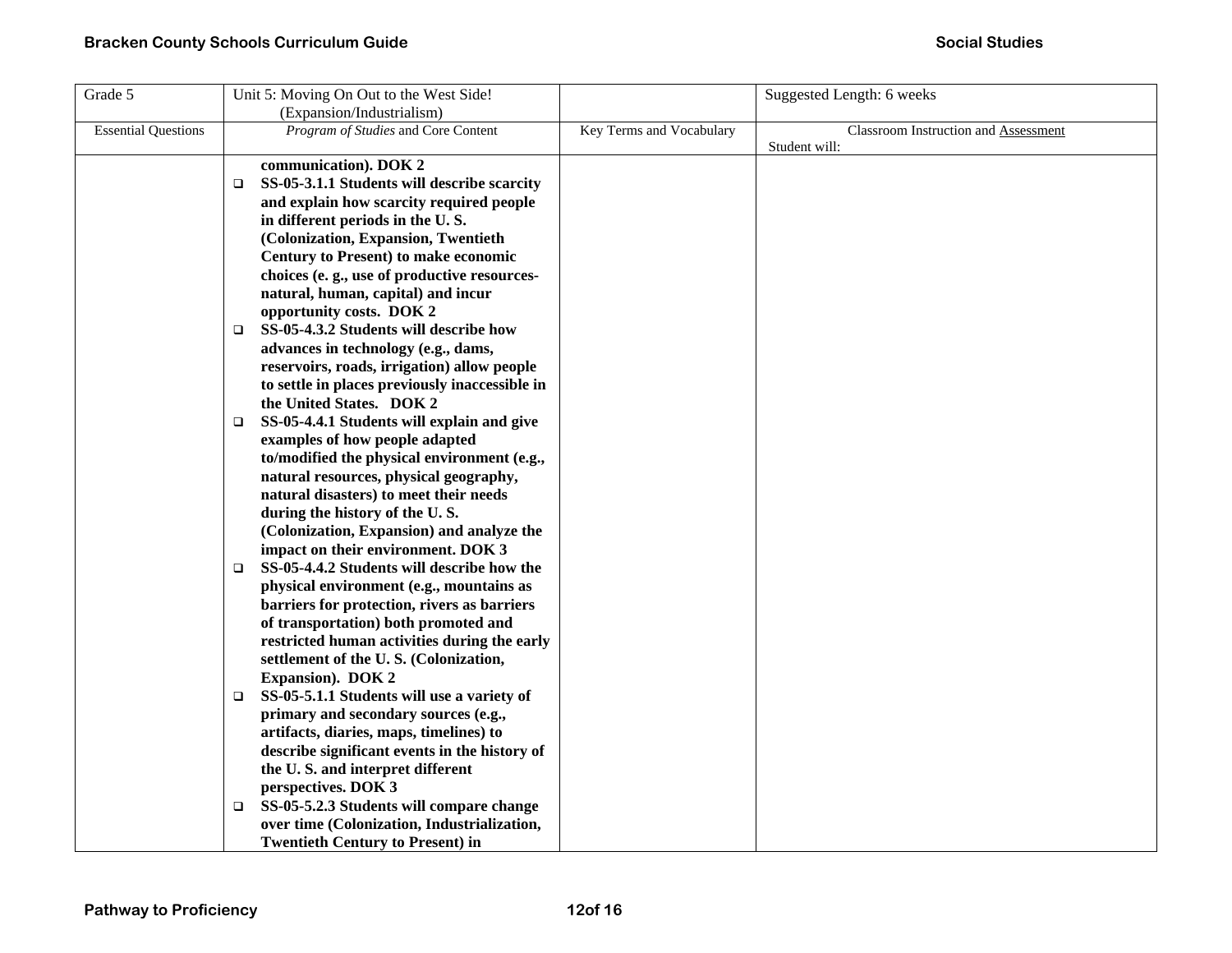| Grade 5                    | Unit 5: Moving On Out to the West Side!                                                                                                                                                                                                                                                                                                                                                                                                            |                          | Suggested Length: 6 weeks                   |
|----------------------------|----------------------------------------------------------------------------------------------------------------------------------------------------------------------------------------------------------------------------------------------------------------------------------------------------------------------------------------------------------------------------------------------------------------------------------------------------|--------------------------|---------------------------------------------|
|                            | (Expansion/Industrialism)                                                                                                                                                                                                                                                                                                                                                                                                                          |                          |                                             |
| <b>Essential Questions</b> | Program of Studies and Core Content                                                                                                                                                                                                                                                                                                                                                                                                                | Key Terms and Vocabulary | <b>Classroom Instruction and Assessment</b> |
|                            |                                                                                                                                                                                                                                                                                                                                                                                                                                                    |                          | Student will:                               |
|                            | communication, technology, transportation<br>and education. DOK 3<br>SS-05-5.2.4 Students will describe<br>significant historical events in each of the<br>broad historical periods and eras in U.S.<br>history (Colonization and Settlement,<br><b>Revolution and a New Nation, Expansion</b><br>and Conflict, Industrialization and<br><b>Immigration, Twentieth Century to</b><br>Present) and explain cause and effect<br>relationships. DOK 3 |                          |                                             |

|                            | Grade 5                                                                      |                                     | Unit 6: Civil War                                                                                                                                                                                                                          |                                      |                                                                                                                                    | Suggested Length: 6 weeks |                                                                                                                                                                                                                                                                                                                  |  |
|----------------------------|------------------------------------------------------------------------------|-------------------------------------|--------------------------------------------------------------------------------------------------------------------------------------------------------------------------------------------------------------------------------------------|--------------------------------------|------------------------------------------------------------------------------------------------------------------------------------|---------------------------|------------------------------------------------------------------------------------------------------------------------------------------------------------------------------------------------------------------------------------------------------------------------------------------------------------------|--|
| <b>Essential Questions</b> |                                                                              | Program of Studies and Core Content |                                                                                                                                                                                                                                            | Key Terms and Vocabulary             |                                                                                                                                    |                           | Classroom Instruction and Assessment<br>Student will:                                                                                                                                                                                                                                                            |  |
|                            |                                                                              |                                     | <b>Program of Studies</b>                                                                                                                                                                                                                  |                                      |                                                                                                                                    |                           |                                                                                                                                                                                                                                                                                                                  |  |
|                            | What were the<br>causes and<br>effects of the<br>war?                        | $\Box$                              | G-1 Use a variety of tools to obtain and<br>present geographic information (e.g.,<br>landforms, natural resources, natural<br>disasters) about the United States and its<br>close neighbors (i.e., Canada, Mexico).                        | □<br>$\Box$                          | Differences in between<br>the North and the South<br>(geography, economic,<br>cultural)<br>Abolitionist                            | $\Box$<br>$\Box$          | Class will be divided into the South and the North and<br>will complete activities to gain points for team. 5.2.3.2<br>DOK <sub>2</sub><br>Write Journal Entry by taking a role in the Underground<br>Railroad either an abolitionist helping in the                                                             |  |
| 2.                         | How did the<br>differences of<br>culture and<br>geography<br>impact the war? | $\Box$<br>$\Box$                    | G-4 Understand how humans have interacted<br>with the physical environment to meet their<br>needs in Kentucky and regions in the United<br>States.<br>G-6 Use a variety of tools to obtain and<br>present geographic information about the | $\Box$<br>$\Box$<br>$\Box$<br>□<br>□ | <b>Underground Railroad</b><br>Reconstruction<br>Segregation<br>Thirteenth, Fourteenth,<br>Fifteenth Amendment<br>Transcontinental | $\Box$<br>$\Box$          | Underground Railroad or either a slave trying to escape.<br>5.5.2.5 DOK 2<br>On-Demand - Write a letter to a person either in the<br>South or North describing how geography and culture is<br>different for you in the opposite region. 5.5.2.5 DOK 2<br>Take part in a Transcontinental Railroad simulation in |  |
| 3.                         | What are the<br>lasting effects<br>of the war?                               | $\Box$                              | United States and its close neighbors (e.g.,<br>Canada, Mexico<br>CS-2 Recognize social institutions and their<br>impact in the history of the United States.                                                                              | □<br>$\Box$                          | Railroad<br>Cattle Drive<br>Causes and Effects of<br>the War (Missouri                                                             |                           | order to learn about how the Civil War made it<br>important for the West to be connected to the East.<br>Students will complete various activities such as project<br>cards, which will allow the students to answer various                                                                                     |  |
| 4.                         | What effects<br>did the Civil<br>War have on the<br>West?                    | $\Box$<br>$\Box$                    | CS-3 Examine social interactions among<br>diverse groups in the history of the United<br>States.<br>H-2 Develop a chronological understanding<br>of the history of the United States and                                                   | $\Box$<br>□                          | Compromise, Fugitive<br>Slave Law of 1850,<br>Kansas-Nebraska Act)<br>Secede<br>States' rights                                     | $\Box$                    | questions about the different modes of transportation in<br>the 1800's. 5.5.2.5 DOK 2<br>Complete In the 1800's Open Response in which the<br>students must identify and explain three items that<br>should be in a time capsule during this time period.                                                        |  |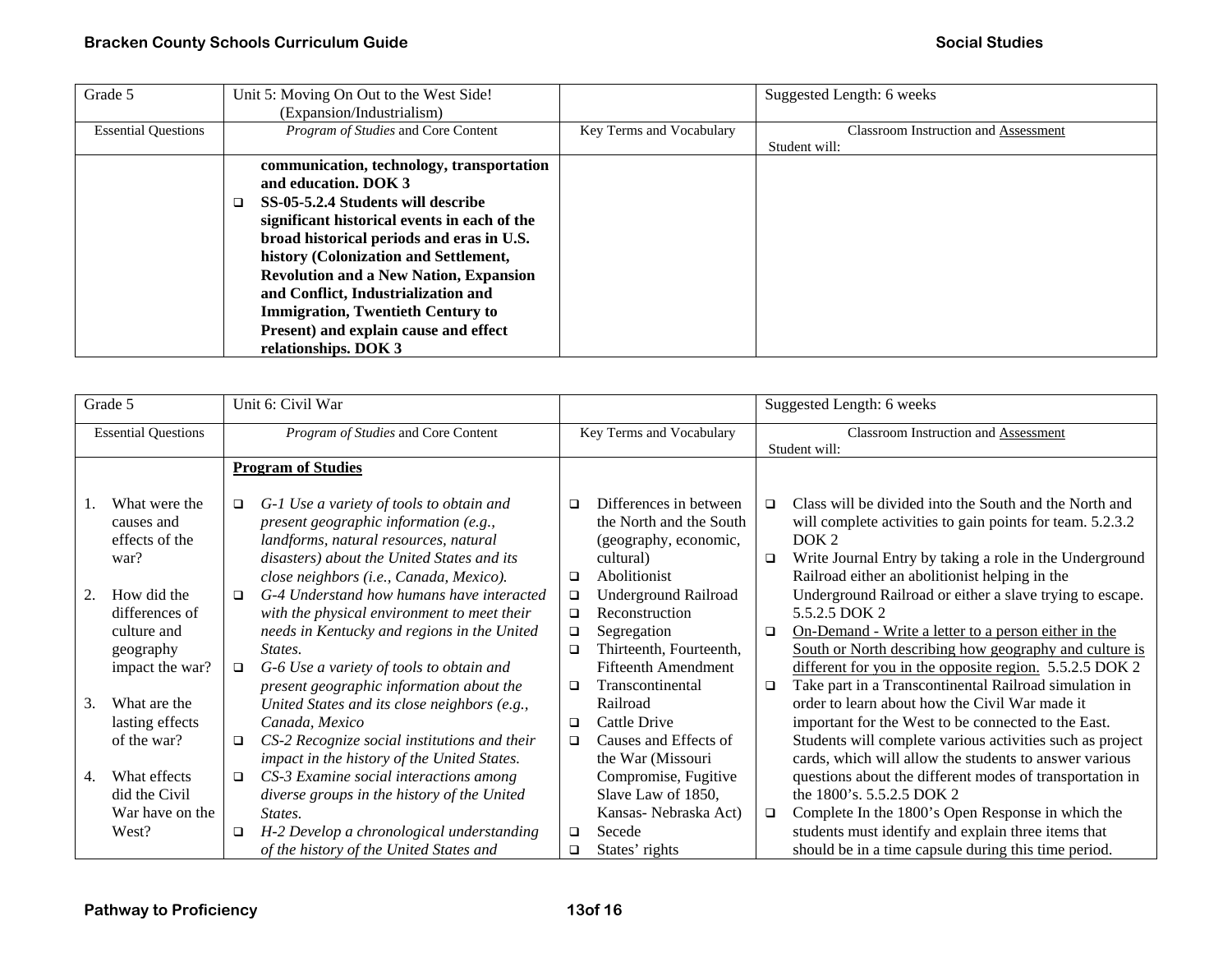| Grade 5                    | Unit 6: Civil War                                                                                                                                                                                                                                                                                                                                                                                                                                                                                                                                                                                                                                                                                                                                                                                                                                                                                                                                                                                                                                                                                                                                                                                                                                                                                                                                  |                          | Suggested Length: 6 weeks                                                                                                                                                                                                                                                                                                                                                                                                                                                                                                                                                                                                                                                                                                                                                                                                                                                                                                                                                                                                                                                                                                                                                                                                                                                                                                                                                                                                                                                                                                                                                                                                                                                                                                                            |
|----------------------------|----------------------------------------------------------------------------------------------------------------------------------------------------------------------------------------------------------------------------------------------------------------------------------------------------------------------------------------------------------------------------------------------------------------------------------------------------------------------------------------------------------------------------------------------------------------------------------------------------------------------------------------------------------------------------------------------------------------------------------------------------------------------------------------------------------------------------------------------------------------------------------------------------------------------------------------------------------------------------------------------------------------------------------------------------------------------------------------------------------------------------------------------------------------------------------------------------------------------------------------------------------------------------------------------------------------------------------------------------|--------------------------|------------------------------------------------------------------------------------------------------------------------------------------------------------------------------------------------------------------------------------------------------------------------------------------------------------------------------------------------------------------------------------------------------------------------------------------------------------------------------------------------------------------------------------------------------------------------------------------------------------------------------------------------------------------------------------------------------------------------------------------------------------------------------------------------------------------------------------------------------------------------------------------------------------------------------------------------------------------------------------------------------------------------------------------------------------------------------------------------------------------------------------------------------------------------------------------------------------------------------------------------------------------------------------------------------------------------------------------------------------------------------------------------------------------------------------------------------------------------------------------------------------------------------------------------------------------------------------------------------------------------------------------------------------------------------------------------------------------------------------------------------|
| <b>Essential Questions</b> | Program of Studies and Core Content                                                                                                                                                                                                                                                                                                                                                                                                                                                                                                                                                                                                                                                                                                                                                                                                                                                                                                                                                                                                                                                                                                                                                                                                                                                                                                                | Key Terms and Vocabulary | Classroom Instruction and Assessment<br>Student will:                                                                                                                                                                                                                                                                                                                                                                                                                                                                                                                                                                                                                                                                                                                                                                                                                                                                                                                                                                                                                                                                                                                                                                                                                                                                                                                                                                                                                                                                                                                                                                                                                                                                                                |
|                            | recognize cause-and-effect relationships and<br>multiple causation<br>H-5 Examine the historical contributions of<br>$\Box$<br>individuals and groups.<br>H-6 Recognize the significance of important<br>$\Box$<br>symbols, monuments, patriotic songs, poems,<br>and written passages in the history of the<br><b>United States.</b><br>GC-4 Explore the rights and responsibilities<br>$\Box$<br>of citizens in real-life situations.<br><b>Core Content</b><br>SS-05-2.3.1 Students will describe various<br>$\Box$<br>forms of interactions (compromise,<br>cooperation, conflict) that occurred<br>between diverse groups (e.g., Native<br>Americans, European Explorers, English<br>colonists, British Parliament) in the history<br>of the United States. DOK 2<br>SS-05-2.3.2 Students will give examples of<br>$\Box$<br>conflicts between individuals or groups and<br>describe appropriate conflict resolution<br>strategies (e.g., compromise, cooperation,<br>communication). DOK 2<br>SS-05-5.1.1 Students will use a variety of<br>□<br>primary and secondary sources (e.g.,<br>artifacts, diaries, maps, timelines) to<br>describe significant events in the history of<br>the U.S. and interpret different<br>perspectives. DOK 3<br>SS-05-5.2.4 Students will describe<br>$\Box$<br>significant historical events in each of the | □ Homestead Act          | 5.5.2.5 DOK 2<br>$\Box$ Create a timeline, which shows major events, which led<br>to cause the war. 5.5.2.5 DOK 2<br>Role-plays major events in the war and list reasons why<br>$\Box$<br>the victor's side won such as geography, more weapons,<br>and troops. 5.5.2.5 DOK 2<br>Analyze Civil War music to determine what side would<br>$\Box$<br>the song fit with, the North, South, both, or different<br>cultural groups. 5.5.2.5 DOK 2<br>Complete a map to show the states in the North and<br>$\Box$<br>Border States, and states in the South. 5.5.1.1 DOK 2<br>Complete bar graph to show differences in the North<br>and South. 5.5.1.1 DOK 2<br>Discuss differences in opinions about slavery in the<br>$\Box$<br>North and South by having a mock debate. 5.5.1.1 DOK<br>Extend knowledge of civil war (historical contributions,<br>$\Box$<br>important people, differences in time period) by<br>completing various projects selected by interest such as<br>flip book of Who's Who in the Civil War, display of<br>important generals in the war, presentation about the<br>important achievement of African Americans in the<br>Civil War, poster about weapons used etc. 5.5.2.5 DOK<br>Analyze important primary sources in the war like the<br>$\Box$<br>Emancipation Proclamation or the Gettysburg address<br>by creating a mural around the document, which shows<br>how the document affected the people in the time<br>period. 5.5.2.5 DOK 2<br>Explain the important events in the Reconstruction era<br>$\Box$<br>by writing newspaper articles to describe the important<br>events. 5.5.2.5 DOK 2<br>Complete test over the Civil War by completing<br>$\Box$<br>multiple-choice questions and an open response. 5.2.3.1 |
|                            | broad historical periods and eras in U.S.<br>history (Colonization and Settlement,<br><b>Revolution and a New Nation, Expansion</b><br>and Conflict, Industrialization and                                                                                                                                                                                                                                                                                                                                                                                                                                                                                                                                                                                                                                                                                                                                                                                                                                                                                                                                                                                                                                                                                                                                                                         |                          | DOK <sub>2</sub>                                                                                                                                                                                                                                                                                                                                                                                                                                                                                                                                                                                                                                                                                                                                                                                                                                                                                                                                                                                                                                                                                                                                                                                                                                                                                                                                                                                                                                                                                                                                                                                                                                                                                                                                     |
|                            | <b>Immigration, Twentieth Century to</b>                                                                                                                                                                                                                                                                                                                                                                                                                                                                                                                                                                                                                                                                                                                                                                                                                                                                                                                                                                                                                                                                                                                                                                                                                                                                                                           |                          |                                                                                                                                                                                                                                                                                                                                                                                                                                                                                                                                                                                                                                                                                                                                                                                                                                                                                                                                                                                                                                                                                                                                                                                                                                                                                                                                                                                                                                                                                                                                                                                                                                                                                                                                                      |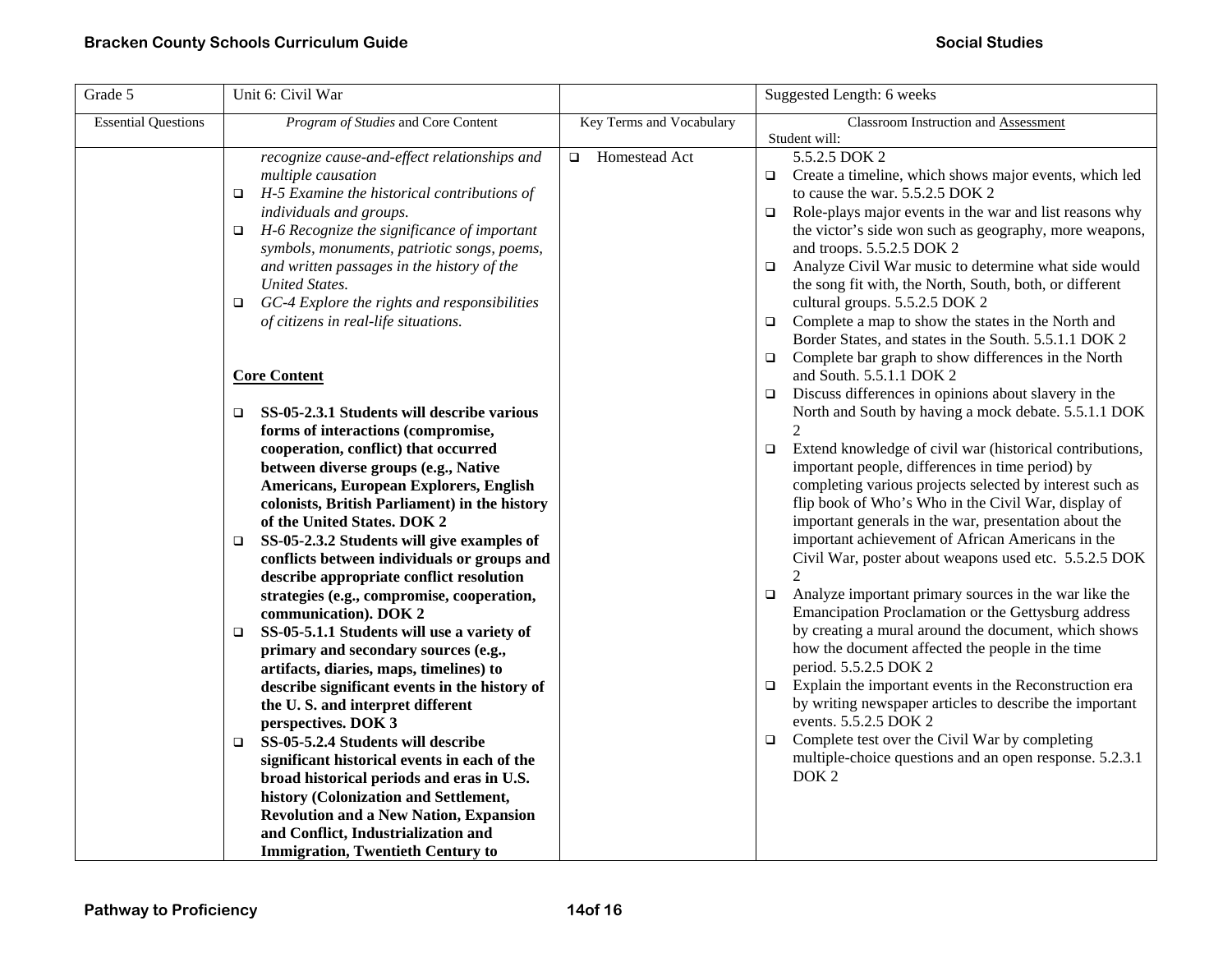| Grade 5                    | Unit 6: Civil War                                             |                          | Suggested Length: 6 weeks                             |
|----------------------------|---------------------------------------------------------------|--------------------------|-------------------------------------------------------|
| <b>Essential Questions</b> | <i>Program of Studies</i> and Core Content                    | Key Terms and Vocabulary | Classroom Instruction and Assessment<br>Student will: |
|                            | Present) and explain cause and effect<br>relationships. DOK 3 |                          |                                                       |

| Grade 5                    |                                                                                                        |                                     | Unit 7: 20 <sup>th</sup> Century                                                                                                                                                                                                                                                                      |                                      |                                                                                                                                     |                                                       | Suggested Length: 3 weeks                                                                                                                                                                                                                                                                                                 |
|----------------------------|--------------------------------------------------------------------------------------------------------|-------------------------------------|-------------------------------------------------------------------------------------------------------------------------------------------------------------------------------------------------------------------------------------------------------------------------------------------------------|--------------------------------------|-------------------------------------------------------------------------------------------------------------------------------------|-------------------------------------------------------|---------------------------------------------------------------------------------------------------------------------------------------------------------------------------------------------------------------------------------------------------------------------------------------------------------------------------|
| <b>Essential Questions</b> |                                                                                                        | Program of Studies and Core Content |                                                                                                                                                                                                                                                                                                       | Key Terms and Vocabulary             |                                                                                                                                     | Classroom Instruction and Assessment<br>Student will: |                                                                                                                                                                                                                                                                                                                           |
| 1.                         | What role does<br>economics play<br>in the actions<br>we take toward                                   | $\Box$                              | <b>Program of Studies</b><br>H-1 Explore the interpretive nature (how<br>perceptions of people and passing of time<br>influence accounts of historical events) of the<br>history of the United States using a variety of                                                                              | $\Box$<br>$\Box$<br>$\Box$<br>$\Box$ | Monopoly<br>Corporation<br>Shareholder<br>Sweat shop                                                                                | □<br>$\Box$                                           | Develop Commercial to describe various topics in late<br>$19th$ and early $20th$ century such as inventions,<br>immigrations, and social institutions. 5.3.1.1 DOK 2<br>Will become Immigrants in an Immigration Simulation                                                                                               |
| 2.                         | other nations?<br>How has our<br>relationships<br>changed with<br>other countries<br>and how did       | $\Box$<br>$\Box$                    | tools (e.g., primary and secondary sources,<br>data, artifacts).<br>H-2 Develop a chronological understanding<br>of the history of the United States and<br>recognize cause-and-effect relationships and<br>multiple causation<br>H-3 Recognize broad historical periods and                          | $\Box$<br>$\Box$<br>$\Box$           | Labor union<br>Strike<br>People (Thomas<br>Edison, Alexander<br>Graham Bell, John D.<br>Rockefeller, Wright<br>Brothers, Henry Ford | $\Box$<br>$\Box$                                      | to understand how life was for an Immigrant. 5.3.1.1<br>DOK <sub>2</sub><br>Complete group projects on the Wars and present causes<br>and effects of the wars by PowerPoint, article, or poster.<br>5.5.1.2 DOK 3<br>Will research movements such as the Civil Rights<br>Movement and Women's Rights movement and present |
|                            | past events<br>affect these<br>decisions?                                                              |                                     | eras of the history of the United States (i.e.,<br>Land and People before Columbus, Age of<br>Exploration, Colonization, War for<br>Independence, Young Republic, Westward                                                                                                                            | $\Box$<br>$\Box$<br>$\Box$<br>$\Box$ | Slum<br>Settlement house<br><b>Great Depression</b><br>Immigration                                                                  |                                                       | findings to complete timeline. 5.1.3.2 DOK 3                                                                                                                                                                                                                                                                              |
| 3.                         | How has the<br>attitude toward<br>other cultures<br>changed<br>because of<br>continued<br>immigration? | $\Box$<br>$\Box$                    | Expansion, Industrialism, Twentieth Century).<br>E-1 Students will recognize the impact of<br>economic factors (e.g., security, growth,<br>desire for profits) on decisions made by<br>individuals, businesses, and governments in<br>the United States.<br>CS-1 Understand how culture in the United |                                      |                                                                                                                                     |                                                       |                                                                                                                                                                                                                                                                                                                           |
| 4.                         | How did the<br>way people<br>worked change<br>in the late<br>$1800$ 's and<br>early 1900's?            | □                                   | States has been influenced by languages,<br>literature, arts, beliefs, and behaviors of<br>diverse groups.<br>CS-3 Examine social interactions among<br>diverse groups in the history of the United<br>States.                                                                                        |                                      |                                                                                                                                     |                                                       |                                                                                                                                                                                                                                                                                                                           |